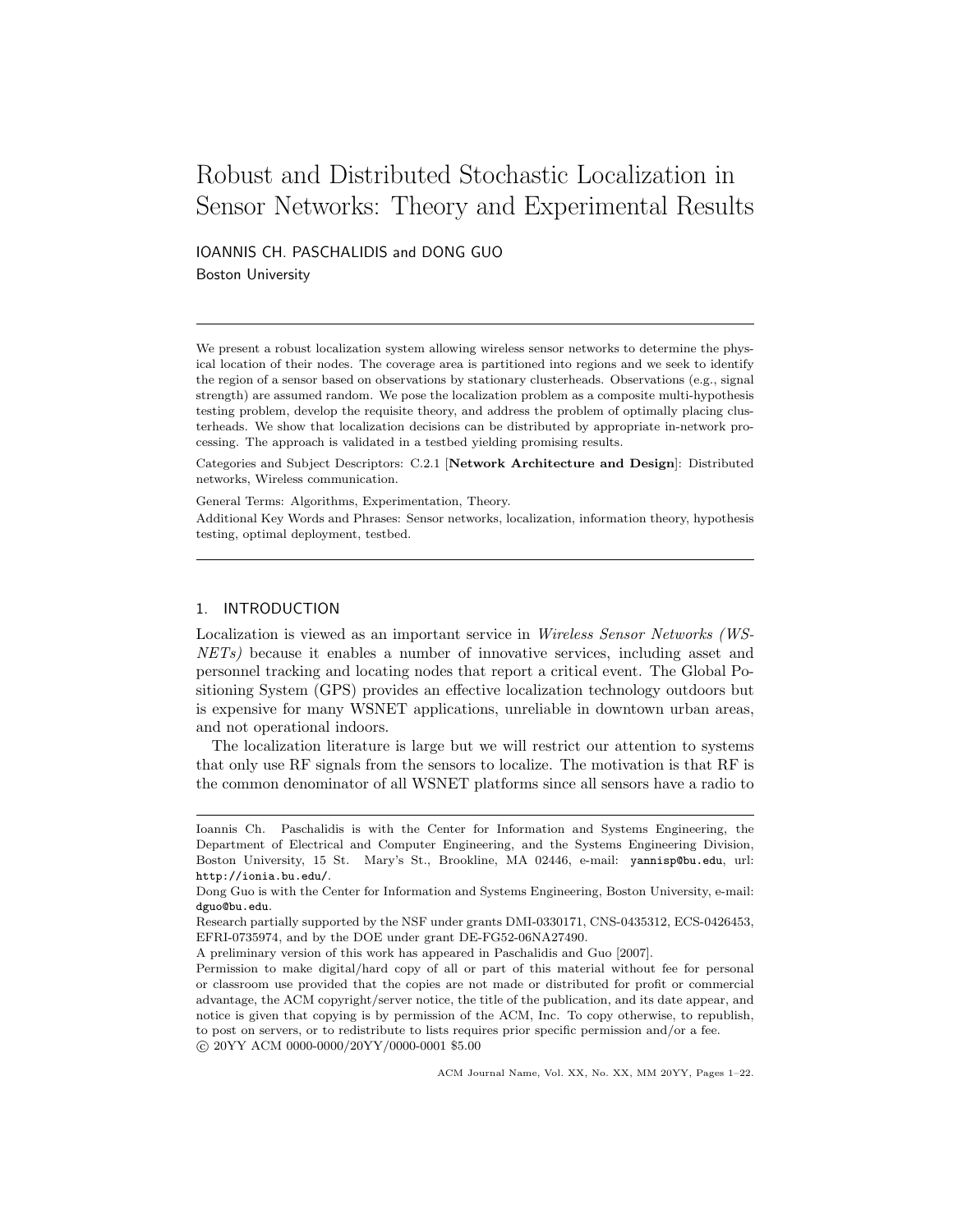communicate with each other. Moreover, most existing WSNET nodes carry very rudimentary hardware that only allows the computation of the signal strength seen by a receiver for packets transmitted by some other node. Additional RF characteristics, like time-of-flight or angle-of-arrival, are not commonly available and require more sophisticated hardware. The key idea underlying RF-based localization is as follows: when a packet is transmitted by a sensor, associated RF characteristics observed by stationary sensors – the *clusterheads* – depend on the location of the transmitting sensor. These observations are exploited to reveal that location. As we will see, the method we develop can localize using just RF signal strength but is general enough to accommodate additional RF characteristics should they be available.

One class of RF-based localization systems relies on a "deterministic" pattern matching approach as in Bahl and Padmanabhan [2000], Lorincz and Welsh [2006], and Kaemarungsi and Krishnamurthy [2004]. They use the signal strength (mean) values observed at a sensor for packets transmitted by a set of beacon nodes and compare these values to a pre-computed signal-strength map of the coverage area. RADAR (Bahl and Padmanabhan [2000]), for instance, one of the first localization systems developed, computes a Euclidean distance between observed signal strength values at a sensor and the corresponding values pre-recorded at a set of training locations to determine the location closest to the sensor. Such an approach may face challenges when the RF signal landscape is highly variable. This is the case in indoor environments which are very dynamic (e.g., doors opening and closing, people moving, etc.) and feature multipath and fading.

Another class of localization systems uses triangulation or stochastic triangulation techniques as in Patwari et al. [2003] where signal strength measurements are used to estimate distance and location. The approach in Madigan et al. [2005] seeks to benefit from estimating multiple locations at the same time. These techniques assume a model describing how signal strength diminishes with distance (path loss formula) and the modeling error can lead to inaccuracies. In experimental results we report in this paper our approach can reduce the mean error distance by a factor of 3.6 compared to stochastic triangulation techniques. A different triangulationlike approach that may be vulnerable to RF signal variability appeared in Yedavalli et al. [2005] and relies on a monotonicity property of signal strength as a function of distance to be satisfied most of the time.

The work closer to the approach we present is in Ray et al. [2006] which developed a stochastic localization system formulating the problem as a standard hypothesis testing problem. Specifically, signal strength measurements from a number of locations spread throughout the coverage area are used to obtain probability density functions (pdfs) of signal strength at every potential clusterhead position. To locate a sensor somewhere in the coverage area the system tries to "match" measurements for that sensor to these pdfs, hence, a hypothesis testing problem. A limitation of this approach is that when the sensor we seek is not close to a location from which we have measurements, then the observations may not match well with any of the pdfs leading to errors. One can reduce these errors by obtaining measurements from more points, but this is costly. This motivates the work in this paper.

The key idea underlying the present work is to partition the coverage area into ACM Journal Name, Vol. XX, No. XX, MM 20YY.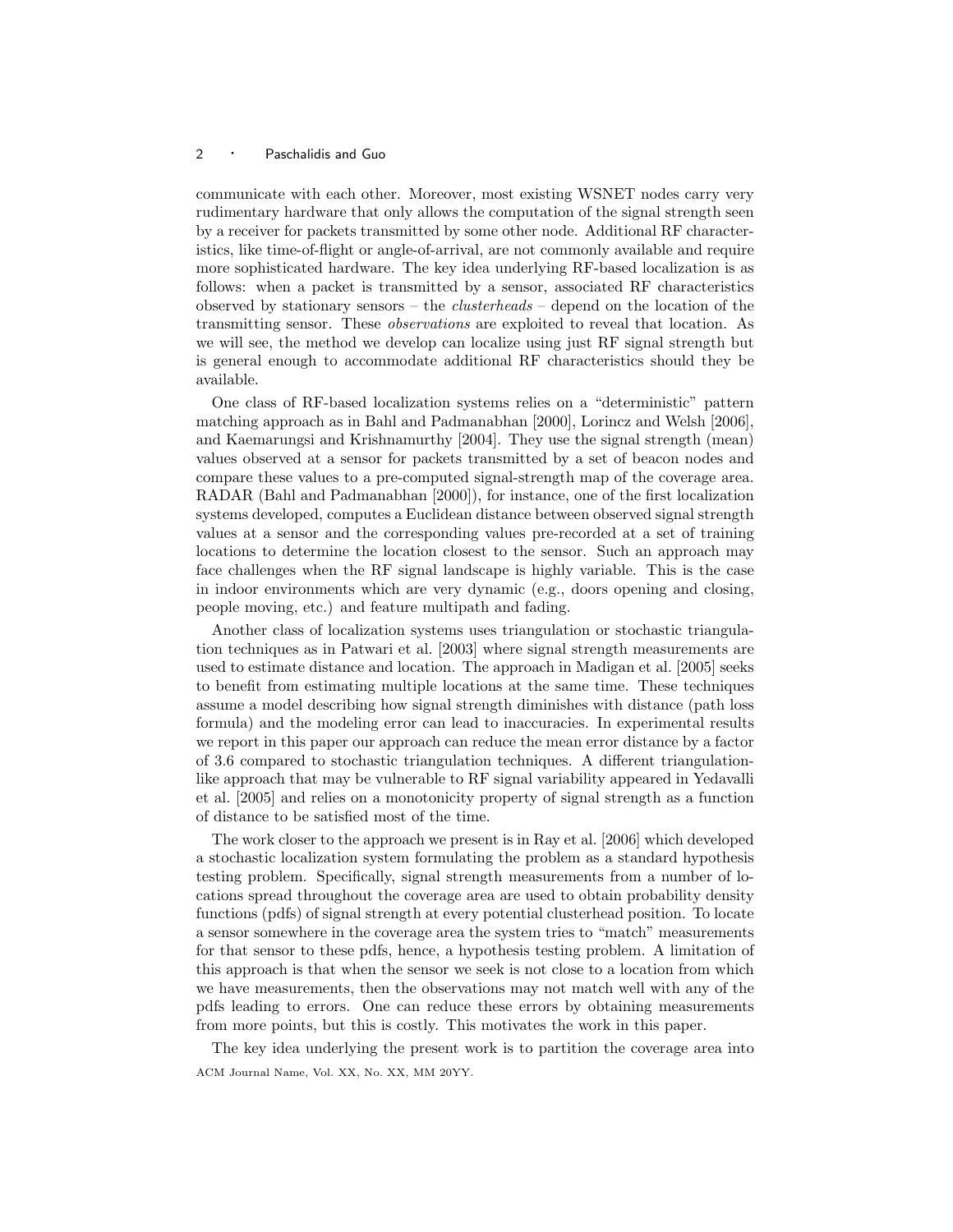a set of regions. The problem is to determine the region where the sensor we seek resides. To every region-clusterhead pair we associate a *family* of (signal strength) pdfs. This is intended to provide robustness with respect to the position of the sensor within a region. The pdf family can be constructed from measurements taken from locations within the region and can better represent the region than a single pdf. We still pose the localization problem as a hypothesis testing problem but now we have to match signal strength measurements to a pdf family, resulting to a composite hypothesis testing problem. In this new framework we consider the Generalized Likelihood Ratio Test (GLRT) decision rule and obtain a necessary and sufficient condition under which it is optimal in a Generalized Neyman-Pearson (GNP) sense, thus, generalizing earlier work in Zeitouni et al. [1992]. Another important problem we consider is that of optimally placing clusterheads – an optimal deployment/WSNET design problem – to minimize the maximum probability of error.

We further demonstrate that our system can localize in a distributed manner by appropriate in-network processing: clusterheads make observations and take local decisions which get processed as they propagate through the network of clusterheads. The final decision reaches the gateway and, as we show, there is no performance cost compared to a centralized approach. We have implemented our approach in a testbed installed at a Boston University building.  $1$  Our experimental results establish that we can achieve accuracy that is, roughly, on the same order of magnitude as the radius of our regions. Specifically, we have achieved a mean error distance from 8 feet down to 9 inches depending on the size of the regions we define. The price to pay for greater accuracy is the amount of measurements needed as smaller (thus, more) regions require more measurements to determine the family of pdfs corresponding to every region-clusterhead pair.

Our contributions include:

- —formulating the localization problem as a composite hypothesis testing problem aiming at accommodating the stochastic nature of RF signals propagating indoors and providing robustness with respect to measurements based on which a localization decision is made;
- —generalizing the GLRT optimality conditions in Zeitouni et al. [1992] to the case where both hypotheses correspond to a family of  $pdfs - a$  result which is of independent interest;
- —characterizing the performance of the localization system which enables
- —solving the clusterhead placement problem building on the work in Ray et al. [2006];
- —devising a distributed algorithm for making the localization decision; and
- —testing the proposed approach on an actual testbed.

The paper is organized as follows. In Sec. 2, we introduce our system model. In Sec. 3, we study the composite binary hypothesis testing problem, establish an optimality condition for GLRT, and obtain bounds on the error exponents which allow us to optimize the GLRT threshold. We also consider the case where the

 $^1\mathrm{See}$ http://pythagoras.bu.edu/bloc/index.html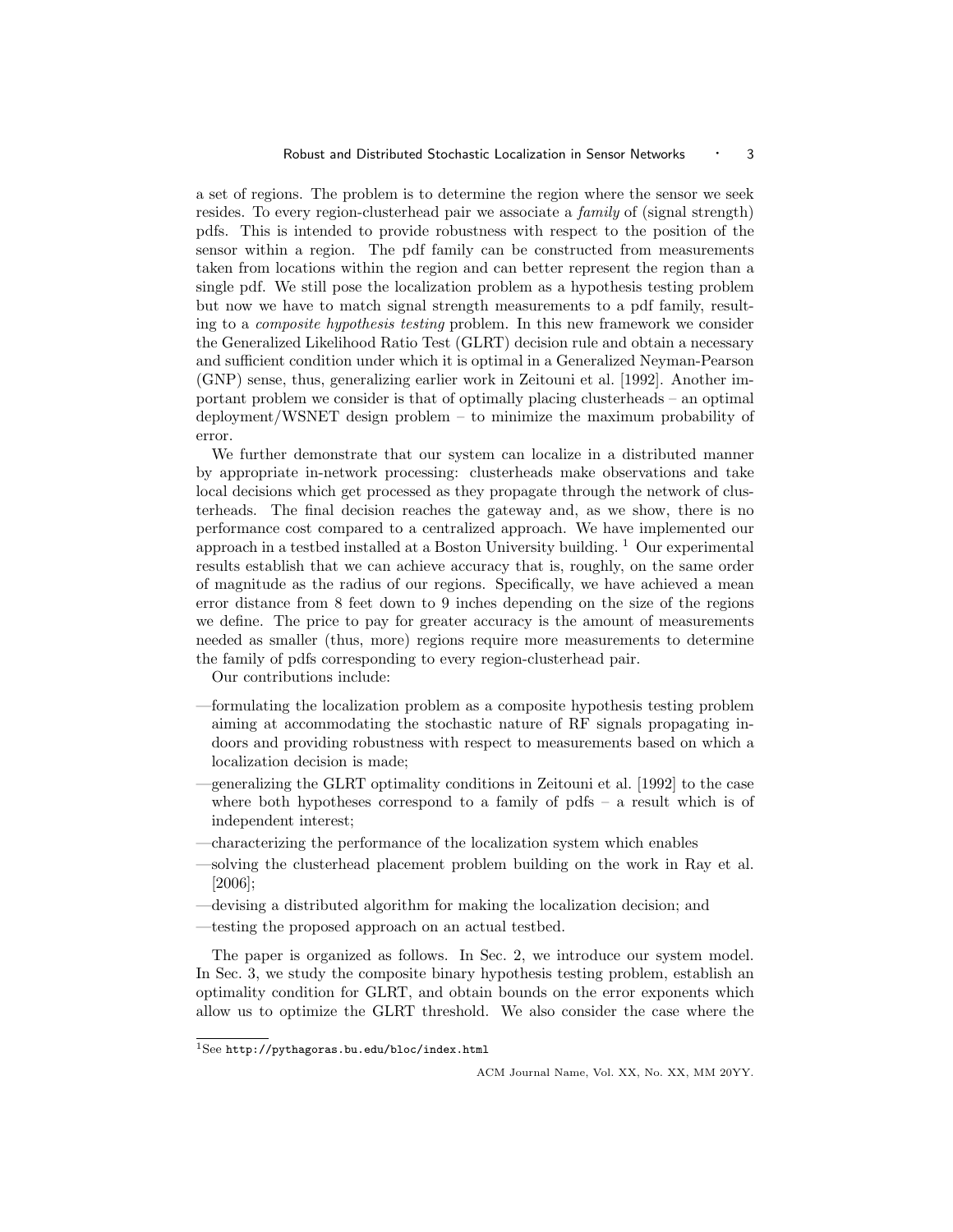GLRT optimality conditions are not satisfied. In Sec. 4, we consider the clusterhead placement problem. In Sec. 5, we develop the distributed decision approach and make comparisons to a centralized one. In Sec. 6, we provide results from a testbed implementation of our approach. Finally, in Sec. 7, we draw conclusions.

# 2. PROBLEM FORMULATION

In this section we introduce our system model. Consider a WSNET deployed in a site for localization purposes. We divide the site into N regions denoted by an index set  $\mathscr{L} = \{L_1, \ldots, L_N\}$ . There are M distinct positions  $\mathscr{B} = \{B_1, \ldots, B_M\}$ at which we can place clusterheads.

Let a sensor be located in region  $L \in \mathcal{L}$ . A set of packets broadcasted by the sensor is received by some of the clusterheads which observe certain physical quantities associated with each packet. Often, the observed physical quantities are just the received signal strength (RSSI) and, if technology allows it, one can also observe the angle-of-arrival of the signal or other signal characteristics. Our methodology is general enough to apply to any set of physical observations.

Let  $y^{(i)}$  denote the vector of observations by a clusterhead at position  $B_i$  corresponding to a packet broadcasted by the sensor. These observations are assumed to be random. To simplify the analysis in the rest of the paper we will assume that the observations take values from a finite alphabet  $\Sigma = {\sigma_1, \ldots, \sigma_{|\Sigma|}}$ , where  $|\Sigma|$ denotes the cardinality of  $\Sigma$ . <sup>2</sup> A series of n consecutive observations are denoted by  $\mathbf{y}_1^{(i)}, \ldots, \mathbf{y}_n^{(i)}$  and are assumed independent and identically distributed (i.i.d.) conditioned on the region the sensor node resides. This assumption is justified when the site is dynamic enough (e.g., doors opening or closing, people moving) so that the lengths of various radio-paths between the receiver and the transmitter change on the order of a wavelength between consecutive observations. For example, if a sensor operates at the 2.4 GHz ISM band, the half-wavelength is only about 6cm, and body movements of a user who carries the sensor may alone cause observations separated in time by a few seconds to be i.i.d. Observations made by different clusterheads at about the same time need not be independent. We acknowledge that when the site and the transmitter/receiver are fairly static, observations over such short times may be correlated; a case we do not handle. The requisite theory could be developed for that case as well but to "learn" models capturing such correlation would probably require too many measurements for a practical system.

With every clusterhead-region pair  $(B_i, L_j)$  we associate a family of pdfs  $p_{\mathbf{Y}^{(i)}|\theta_j}(\mathbf{y})$  where  $\mathbf{Y}^{(i)}$  denotes the random variable corresponding to observations  $\mathbf{y}^{(i)}$  at clusterhead  $B_i$  when the transmitting sensor is in some location within  $L_j$ . Here,  $\theta_j \in \Omega_j$  is a vector in some space  $\Omega_j$  parametrizing the pdf family. As mentioned earlier, the use of a family of pdfs rather than a single pdf is intended to provide robustness with respect to the exact position of the sensor within the region  $L_i$ . As we will see later on, we will use measurements at a few locations (or even a single one) within  $L_j$  but we will associate to these measurements a family of pdfs parametrized by  $\theta_i$ . For example, one could obtain an empirical pdf from the measurements and associate with  $L_j$  pdfs with the same shape as the empirical pdf

 $^{2}\mathrm{This}$  is indeed the case in practice since WSNET nodes report quantized RSSI measurements.

ACM Journal Name, Vol. XX, No. XX, MM 20YY.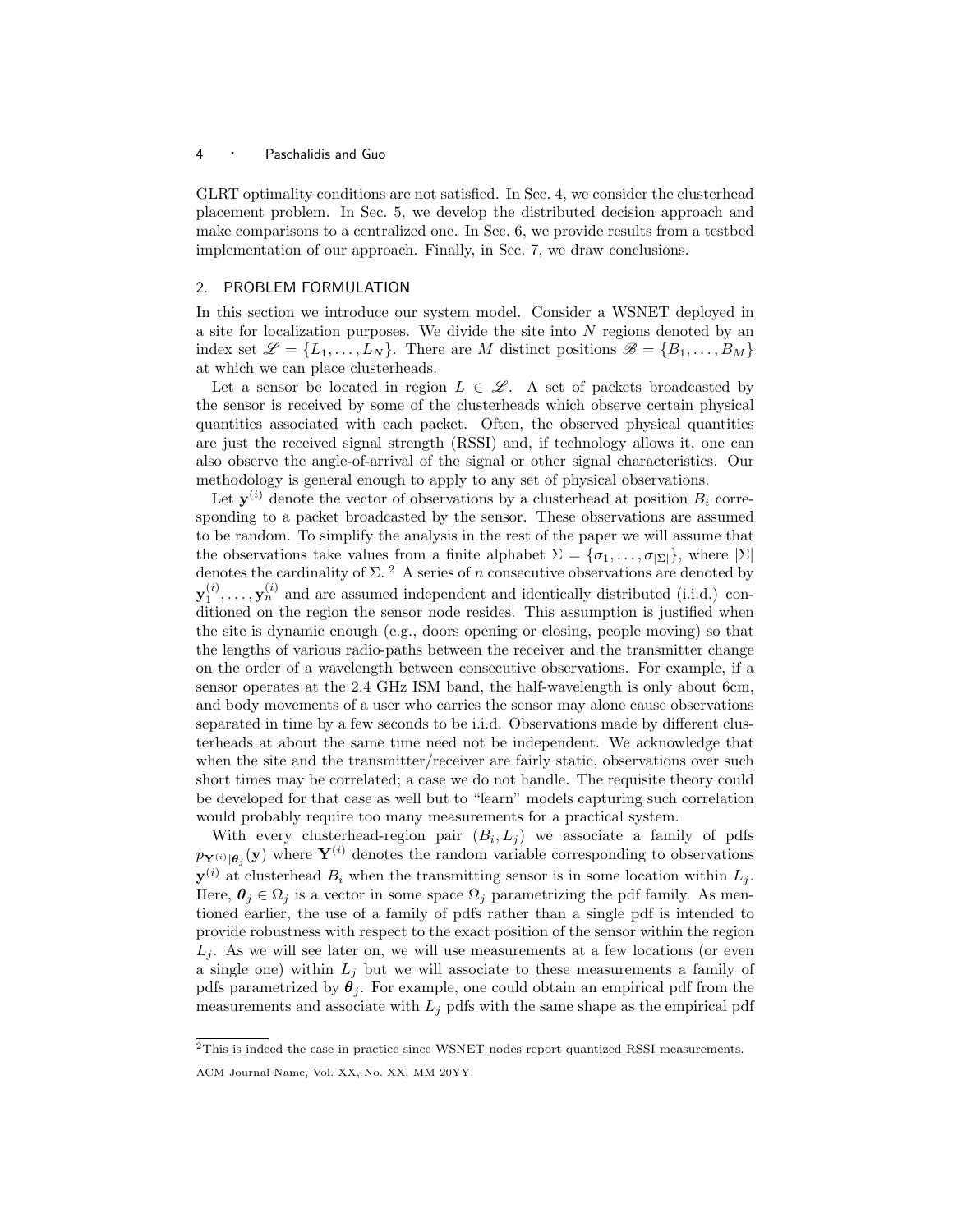and a mean lying in some interval centered at the empirical mean.

Given a family of pdfs for every pair  $(B_i, L_j)$  we are interested in placing  $K \leq M$ clusterheads at positions in  $\mathscr{B}$  and use observations by them to determine the region in which a sensor node resides. To that end, we will  $(i)$  characterize the performance of the localization system in terms of the probability of error,  $(ii)$  develop an algorithm for placing clusterheads that provides guarantees for the probability of error, and (iii) develop approaches for determining the sensor location in a distributed manner by directing the clusterheads to do appropriate processing of their observations and only forward minimal information to the gateway.

# 3. BINARY COMPOSITE HYPOTHESIS TESTING

We start our analysis by considering the simpler problem of having a single clusterhead at  $B_k$  and two possible regions  $L_i$  and  $L_j$  at which the sensor may reside. Each region has an associated pdf family  $p_{\mathbf{Y}^{(k)}|\theta_i}(\mathbf{y})$  and  $p_{\mathbf{Y}^{(k)}|\theta_j}(\mathbf{y})$ , respectively.<sup>3</sup> The clusterhead makes *n* i.i.d. observations  $\mathbf{y}^{(k),n} = (\mathbf{y}_1^{(k)}, \dots, \mathbf{y}_n^{(k)})$  from which we need to determine the region  $L_i$  vs.  $L_j$ . We will be using the notation  $p_{\mathbf{Y}^{(k)}|\boldsymbol{\theta}_i}(\mathbf{y}^{(k),n})=\prod_{l=1}^n {p}_{\mathbf{Y}^{(k)}|\boldsymbol{\theta}_i}(\mathbf{y}_l^{(k)})$  $\binom{n}{l}$ .

The problem at hand is a binary composite hypothesis testing problem for which the so called Generalized Likelihood Ratio Test (GLRT) is commonly used. The GLRT compares the normalized generalized log-likelihood ratio

$$
X_{ijk}(\mathbf{y}^{(k),n}) = \frac{1}{n} \log \frac{\sup_{\boldsymbol{\theta}_i \in \Omega_i} p_{\mathbf{Y}^{(k)}|\boldsymbol{\theta}_i}(\mathbf{y}^{(k),n})}{\sup_{\boldsymbol{\theta}_j \in \Omega_j} p_{\mathbf{Y}^{(k)}|\boldsymbol{\theta}_j}(\mathbf{y}^{(k),n})}
$$

to a threshold  $\lambda$  and declares  $L_i$  whenever

$$
\mathbf{y}^{(k),n} \in \mathscr{S}_{ijk,n}^{GLRT} \stackrel{\triangle}{=} \{\mathbf{y}^n \mid X_{ijk}(\mathbf{y}^n) \geq \lambda\},\
$$

and  $L_j$  otherwise. There are two types of error (referred to as type I and type II, respectively) associated with a decision with probabilities

$$
\alpha_{ijk,n}^{GLRT}(\theta_j) = \mathbf{P}_{\theta_j}[\mathbf{y}^{(k),n} \in \mathcal{S}_{ijk,n}^{GLRT}], \qquad \beta_{ijk,n}^{GLRT}(\theta_i) = \mathbf{P}_{\theta_i}[\mathbf{y}^{(k),n} \notin \mathcal{S}_{ijk,n}^{GLRT}],
$$

where  $\mathbf{P}_{\theta_j}[\cdot]$  (resp.  $\mathbf{P}_{\theta_i}[\cdot]$ ) is a probability evaluated assuming that  $\mathbf{y}^{(k),n}$  is drawn from  $p_{\mathbf{Y}^{(k)}|\theta_j}(\cdot)$  (resp.  $p_{\mathbf{Y}^{(k)}|\theta_i}(\cdot)$ ). We use a similar notation and write  $\alpha_{ijk,n}^{\mathscr{S}}(\theta_j)$ and  $\beta_{ijk,n}^{\mathscr{S}}(\theta_i)$  for the error probabilities of any other test that declares  $L_i$  whenever  $\mathbf{y}^{(k),n}$  is in some set  $\mathscr{S}_{ijk,n}$ . In the sequel, we will often consider the asymptotic rate according to which these probabilities approach zero as  $n \to \infty$ . We will use the term exponent to refer to the quantity  $\lim_{n\to\infty} \frac{1}{n} \log P[\cdot]$  for some probability **P**[·]; if the exponent is d then the probabilities approaches zero as  $e^{-nd}$ .

Zeitouni et al. [1992] have established conditions for the optimality of the GLRT in a Neyman-Pearson sense for general Markov sources. The analysis in Zeitouni et al. [1992] is carried out for the case where one hypothesis corresponds to a single pdf and the other to a pdf family. We provide a generalization (in an i.i.d. setting)

<sup>&</sup>lt;sup>3</sup>We note that the pdf families are associated with a region-clusterhead pair. Thus,  $\theta_j$  and  $\theta_i$ depend on  $k$  as well but we elect to suppress this dependence in the notation for simplicity. We will be usually referring to the triplet  $i, j, k$ , hence, it will be evident to which  $\theta_j$  and  $\theta_i$  we refer.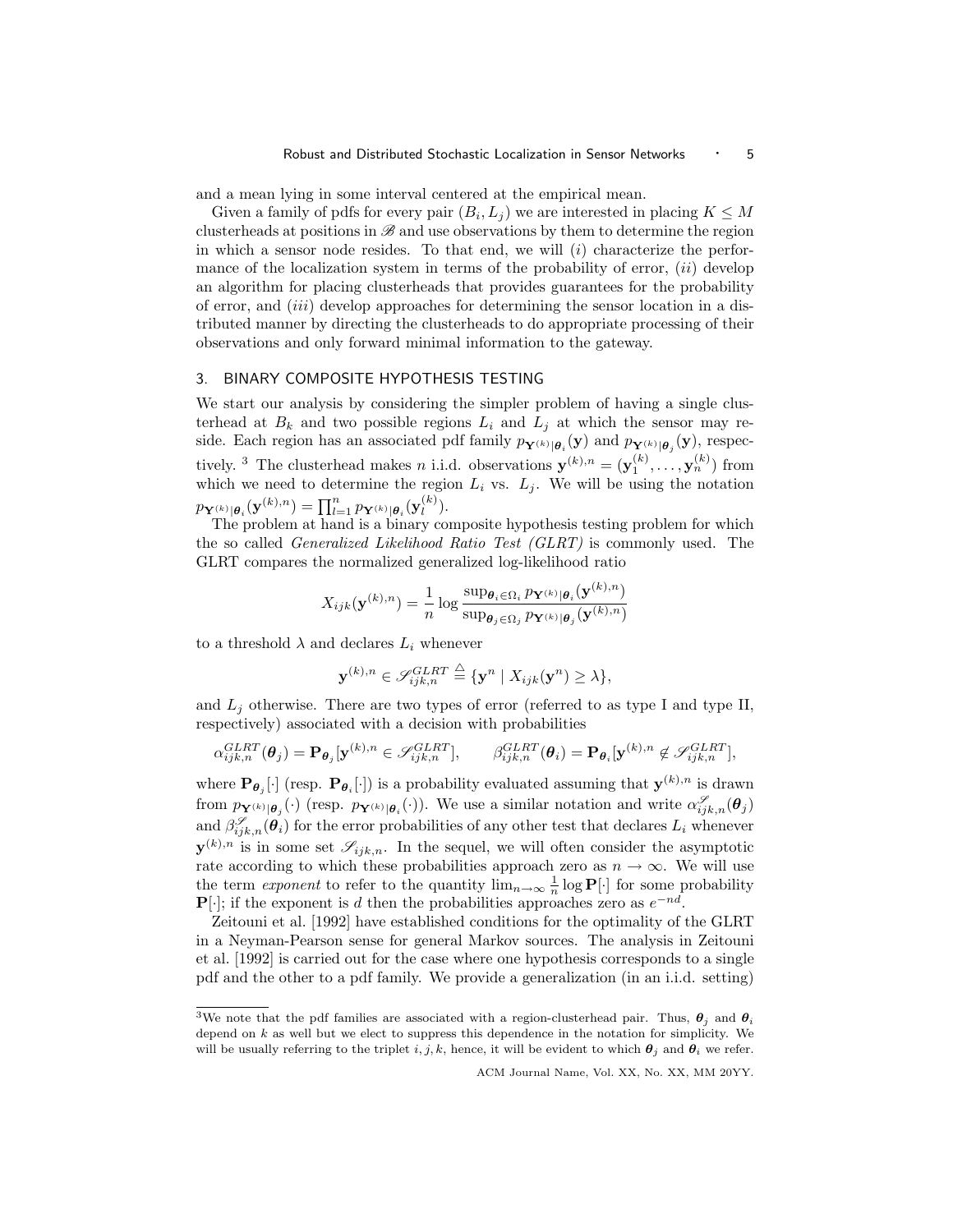to the situation of interest where both hypotheses correspond to a family of pdfs. More specifically, we will establish a necessary and sufficient condition for the GLRT to satisfy the generalized Neyman-Pearson optimality criterion given below.

# Definition 1

Generalized Neyman-Pearson (GNP) Criterion: We will say that the decision rule  $\{\mathcal{S}_{ijk,n}\}\$ is optimal if it satisfies

$$
\limsup_{n \to \infty} \frac{1}{n} \log \alpha_{ijk,n}^{\mathscr{S}}(\boldsymbol{\theta}_j) < -\lambda, \qquad \forall \boldsymbol{\theta}_j \in \Omega_j,
$$
\n(1)

and maximizes  $-\limsup_{n\to\infty}\frac{1}{n}\log\beta_{ijk,n}^{\mathscr{S}}(\theta_i)$  uniformly for all  $\theta_i \in \Omega_i$ .

For any sequence of observations  $y^n = (y_1, \ldots, y_n)$ , the empirical measure (or type) is given by  $\mathbf{L}_{\mathbf{y}^n} = (L_{\mathbf{y}^n}(\sigma_1), \ldots, L_{\mathbf{y}^n}(\sigma_{|\Sigma|}))$ , where

$$
L_{\mathbf{y}^n}(\sigma_i) = \frac{1}{n} \sum_{j=1}^n \mathbf{1}\{\mathbf{y}_j = \sigma_i\}, \qquad i = 1, \ldots, |\Sigma|,
$$

and  $1\{\cdot\}$  denotes the indicator function. We will denote the set of all possible types of sequences of length n by  $\mathscr{L}_n = {\nu \mid \nu = \mathbf{L}_{\mathbf{y}^n}}$  for some  $\mathbf{y}^n$  and the type class of a probability law  $\nu$  by  $T_n(\nu) = \{y^n \in \Sigma^n \mid L_{y^n} = \nu\}$ , where  $\Sigma^n$  denotes the cartesian product of  $\Sigma$  with itself n times. Let

$$
H(\boldsymbol{\nu}) = -\sum_{i=1}^{|\Sigma|} \boldsymbol{\nu}(\sigma_i) \log \boldsymbol{\nu}(\sigma_i),
$$

be the entropy of the probability vector  $\nu$  and

$$
D(\boldsymbol{\nu}||\boldsymbol{\mu}) = \sum_{i=1}^{|\Sigma|} \boldsymbol{\nu}(\sigma_i) \log \frac{\boldsymbol{\nu}(\sigma_i)}{\boldsymbol{\mu}(\sigma_i)},
$$

the relative entropy of  $\nu$  with respect to another probability vector  $\mu$ .

Lemma 3.5.3 in Dembo and Zeitouni [1998] states that it suffices to consider functions of the empirical measure when trying to construct an optimal test (i.e., the empirical measure is a sufficient statistic). Considering hereafter tests that depend only on  $\mathbf{L}_{\mathbf{y}^n}$ , the so called generalized Hoeffding [1965] test is optimal according to the GNP criterion and accepts  $L_i$  when  $\mathbf{y}^{(k),n}$  is in the set

$$
\mathscr{S}_{ijk,n}^* = \{ \mathbf{y}^n \vert \inf_{\theta_j} D(\mathbf{L}_{\mathbf{y}^n} \Vert \mathbf{P}_{\theta_j}) \ge \lambda \},\
$$

where  $\mathbf{P}_{\theta_j}$  denotes the probability law induced by  $p_{\mathbf{Y}^{(k)}|\theta_j}(\cdot)$ . The following lemma generalizes Hoeffding's result and a similar result in Zeitouni et al. [1992]; the proof is in Appendix A.

Lemma 3.1 The generalized Hoeffding test satisfies the GNP criterion.

Next, we will determine the exponent of  $\beta_{ijk,n}^{\mathscr{S}^*}(\theta_i)$ . Define the set  $\mathscr{A}_{ijk}$  $\{ \mathbf{Q} | \inf_{\boldsymbol{\theta}_j} D(\mathbf{Q} || \mathbf{P}_{\boldsymbol{\theta}_j}) < \lambda \}.$  We have

$$
\beta_{ijk,n}^{\mathscr{S}^*}(\pmb\theta_i)=\mathbf{P}_{\pmb\theta_i}[\mathbf{y}^{(k),n}\not\in \mathscr{S}^*_{ijk,n}]=\mathbf{P}_{\pmb\theta_i}[\mathbf{L}_{\mathbf{y}^{(k),n}}\in\mathscr{A}_{ijk}\cap\mathscr{L}_n].
$$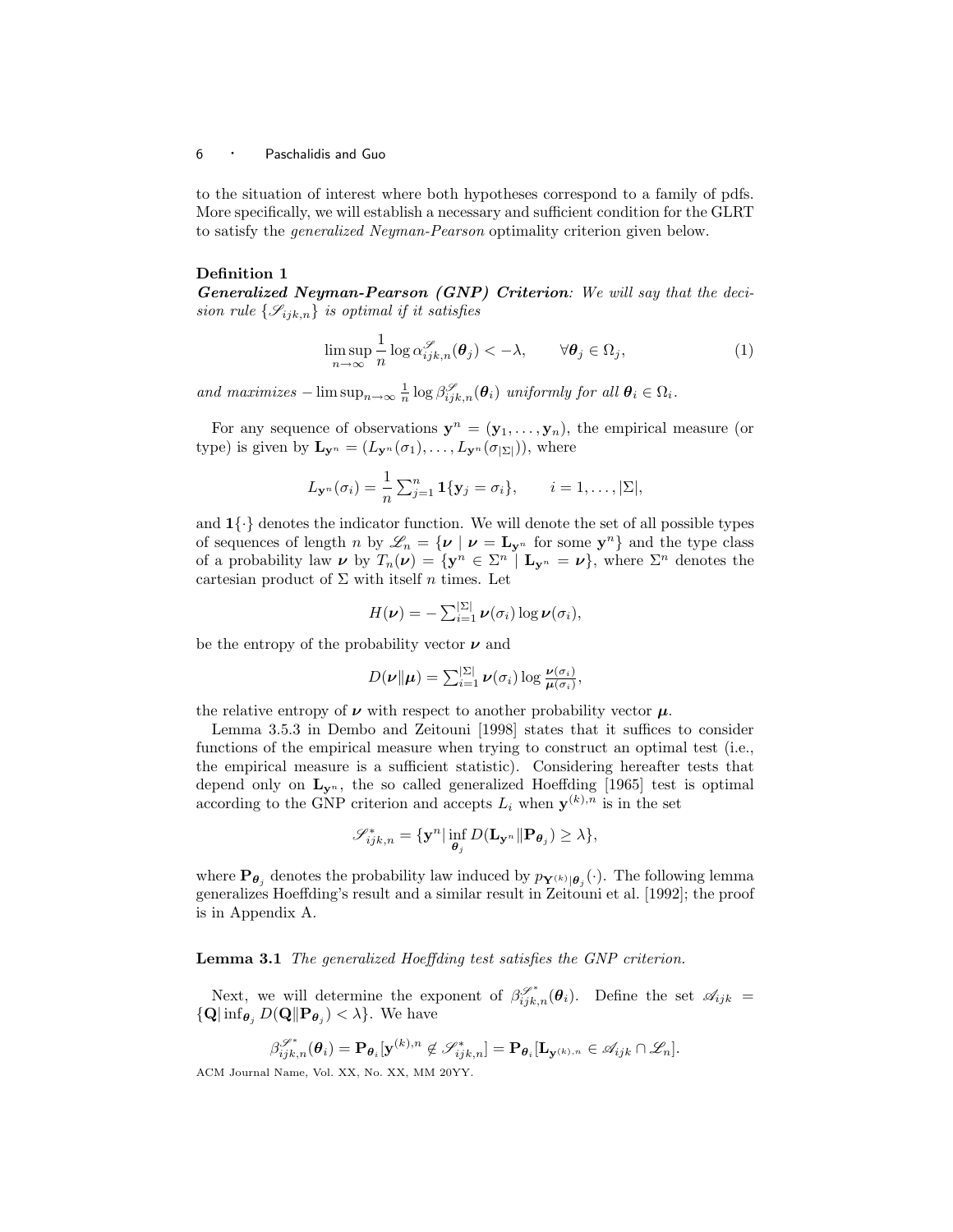Due to Sanov's theorem (Dembo and Zeitouni [1998, Chap. 2])

$$
\inf_{\mathbf{Q}\in\mathscr{A}_{ijk}} D(\mathbf{Q} \| \mathbf{P}_{\theta_i}) \le -\limsup_{n\to\infty} \frac{1}{n} \log \beta_{ijk,n}^{\mathscr{S}^*}(\theta_i)
$$
\n
$$
\le -\liminf_{n\to\infty} \frac{1}{n} \log \beta_{ijk,n}^{\mathscr{S}^*}(\theta_i) \le \inf_{\mathbf{Q}\in\mathscr{A}_{ijk}^{\mathscr{S}}} D(\mathbf{Q} \| \mathbf{P}_{\theta_i}), \quad (2)
$$

where  $\mathscr{A}_{ijk}^o$  denotes the interior of  $\mathscr{A}_{ijk}$ . Since  $\mathscr{A}_{ijk}$  is an open set the upper and lower bounds match and  $\inf_{\mathbf{Q}\in\mathscr{A}_{ijk}} D(\mathbf{Q}||\mathbf{P}_{\theta_i})$  is the exponent of  $\beta_{ijk,n}^{\mathscr{S}^*}(\theta_i)$ .

The following theorem establishes a necessary and sufficient condition for the optimality of GLRT under the GNP criterion. The proof is in Appendix B.

**Theorem 3.2** The GLRT with a threshold  $\lambda$  is asymptotically optimal under the GNP criterion, if and only if

$$
\inf_{\mathbf{Q}\in\mathscr{C}_{ijk}} D(\mathbf{Q}|\mathbf{P}_{\theta_i}) \ge \inf_{\mathbf{Q}\in\mathscr{A}_{ijk}} D(\mathbf{Q}|\mathbf{P}_{\theta_i}),
$$
\n(3)

for all  $\theta_i$ , where

$$
\mathscr{C}_{ijk} \quad = \quad \{ \mathbf{Q} | \inf_{\boldsymbol{\theta}_j} D(\mathbf{Q} | \mathbf{P}_{\boldsymbol{\theta}_j}) \ - \ \inf_{\boldsymbol{\theta}_i} D(\mathbf{Q} | \mathbf{P}_{\boldsymbol{\theta}_i}) \quad < \quad \lambda \quad \leq \quad \inf_{\boldsymbol{\theta}_j} D(\mathbf{Q} | \mathbf{P}_{\boldsymbol{\theta}_j}) \}.
$$

Furthermore, assuming that  $(3)$  is in effect

$$
\limsup_{n \to \infty} \frac{1}{n} \log \alpha_{ijk,n}^{GLRT}(\boldsymbol{\theta}_j) \leq -\lambda, \qquad \forall \boldsymbol{\theta}_j \in \Omega_j,
$$
\n(4)

$$
\limsup_{n \to \infty} \frac{1}{n} \log \beta_{ijk,n}^{GLRT}(\boldsymbol{\theta}_i) \le - \inf_{\mathbf{Q} \in \mathscr{A}_{ijk}} D(\mathbf{Q} \| \mathbf{P}_{\boldsymbol{\theta}_i}), \ \forall \boldsymbol{\theta}_i \in \Omega_i.
$$
 (5)

# 3.1 Determining the optimal threshold

Assuming that the condition of Thm. 3.2 is in effect, it can be seen from (4) and (5) that the exponent of the type I error probability is increasing with  $\lambda$  but the exponent of the type II error probability is nonincreasing with  $\lambda$ . We have no preference on the type of error we make, thus, we wish to balance the two exponents and determine the value of  $\lambda$  at which they become equal. In this subsection we detail how this can be done and obtain a  $\lambda_{ijk}^*$  that bounds the worst case (over  $\Omega_j$ ) and  $\Omega_i$ ) exponents of the type I and type II error probabilities. To simplify the exposition we will be assuming that  $\Omega_i$  and  $\Omega_i$  are discrete sets; this is also the case in the experimental setup we describe later on.

Let us consider the exponent of the type II GLRT error probability (cf.  $(5)$ ):

$$
Z_{ijk}(\lambda, \theta_i) = \min_{\mathbf{S}, \mathbf{t}} D(\mathbf{Q} \| \mathbf{P}_{\theta_i})
$$
  
s.t.  $\min_{\theta_j} D(\mathbf{Q} \| \mathbf{P}_{\theta_j}) \leq \lambda.$  (6)

The worst case exponent over  $\theta_i \in \Omega_i$  is given by

$$
Z_{ijk}(\lambda) = \min_{\boldsymbol{\theta}_i} Z_{ijk}(\lambda, \boldsymbol{\theta}_i).
$$

Note that  $Z_{ijk}(\lambda)$  is nonincreasing in  $\lambda$ ,  $Z_{ijk}(0) = \min_{\theta_i} \min_{\theta_j} D(\mathbf{P}_{\theta_j} || \mathbf{P}_{\theta_i})$ , and  $\lim_{\lambda \to \infty} Z_{ijk}(\lambda) = 0$ . Assuming that  $Z_{ijk}(0) > 0$ , there exists a  $\lambda^*_{ijk} > 0$  such that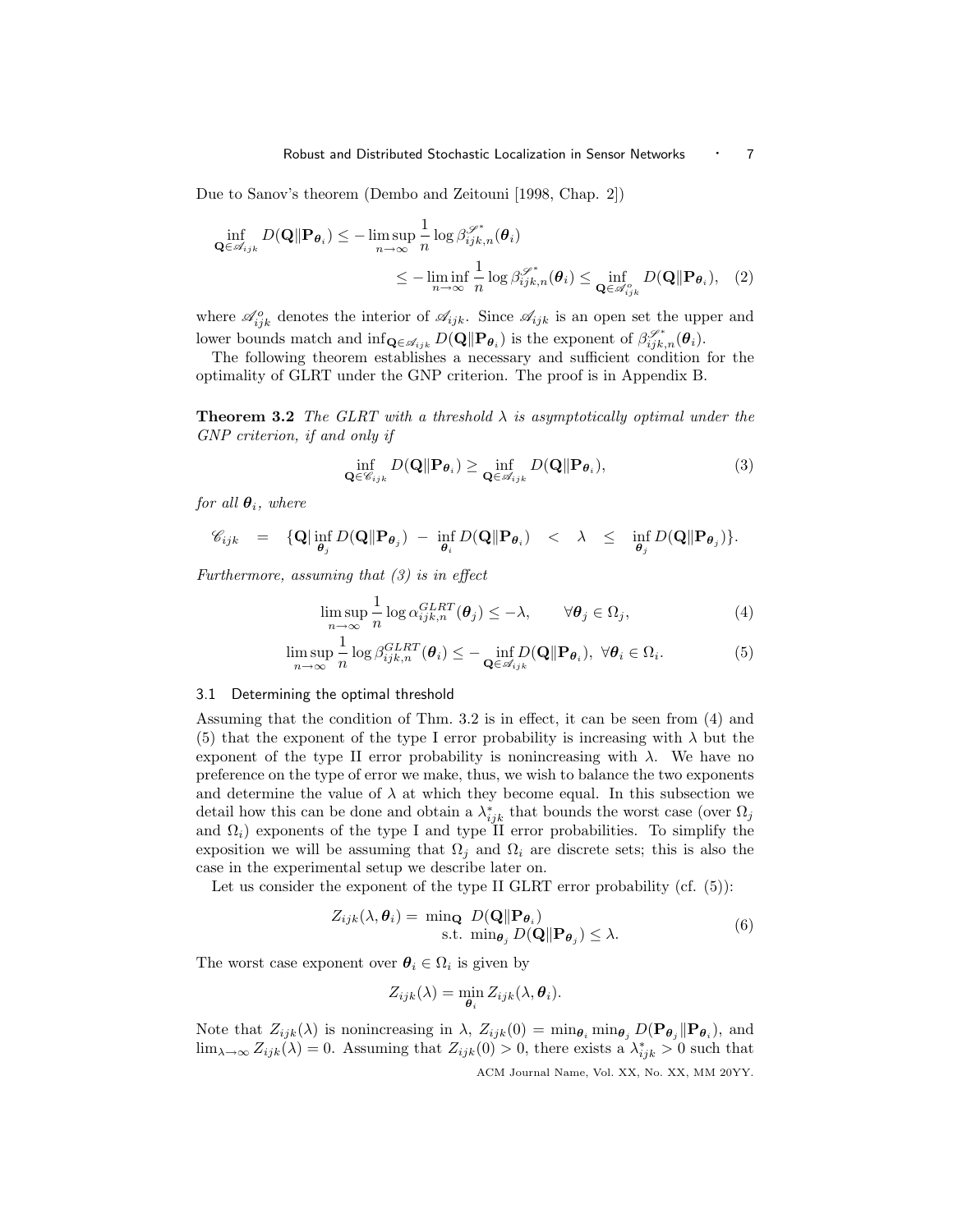$Z_{ijk}(\lambda_{ijk}^*) = \lambda_{ijk}^*$ . Furthermore, both error probability exponents in (4) and (5) are no smaller than  $\lambda^*_{ijk}$ .

Now consider the clusterhead at  $B_k$  observing  $\mathbf{y}^{(k),n}$  and seeking to distinguish between  $L_i$  and  $L_j$ . Assume that the GLRT using  $X_{ijk}(\mathbf{y}^{(k),n})$  satisfies condition (3) and, also, the GLRT using  $X_{jik}(\mathbf{y}^{(k),n})$  satisfies the symmetric condition. The clusterhead has the option of using the GLRT by comparing  $X_{ijk}(\mathbf{y}^{(k),n})$  to the threshold  $\lambda^*_{ijk}$ , or comparing  $X_{jik}(\mathbf{y}^{(k),n})$  to a threshold  $\lambda^*_{jik}$  that can be obtained in exactly the same way as  $\lambda^*_{ijk}$ . Let

$$
d_{ijk} = \max\{\lambda^*_{ijk}, \lambda^*_{jik}\},\tag{7}
$$

and set  $(\bar{i}, \bar{j}) = (i, j)$  if  $\lambda_{ijk}^*$  is the maximizer above; otherwise set  $(\bar{i}, \bar{j}) = (j, i)$ . Define the maximum probability of error as

$$
P_{ijk,n}^{(e)} \stackrel{\triangle}{=} \max \{ \max_{\boldsymbol{\theta}_{\bar{j}}} \alpha_{\bar{i}\bar{j}k,n}^{GLRT}(\boldsymbol{\theta}_{\bar{j}}), \max_{\boldsymbol{\theta}_{\bar{i}}} \beta_{\bar{i}\bar{j}k,n}^{GLRT}(\boldsymbol{\theta}_{\bar{i}}) \}.
$$

The discussion above leads to the following proposition.

**Proposition 3.3** Assume that the GLRT using  $X_{ijk}(\mathbf{y}^{(k),n})$  satisfies condition (3) and, also, the GLRT using  $X_{jik}(\mathbf{y}^{(k),n})$  satisfies the symmetric condition. Then, when the clusterhead at  $B_k$  compares  $X_{\bar{i}\bar{j}k}(\mathbf{y}^{(k),n})$  to  $d_{ijk}$  the maximum probability of error satisfies

$$
\limsup_{n \to \infty} \frac{1}{n} \log P_{ijk,n}^{(e)} \le -d_{ijk}.
$$

One of the challenges computing  $d_{ijk}$  is that the problem in (6) is nonconvex. Specifically, the relative entropy in the constraint is convex in Q but minimization over  $\theta_i$  yields a piecewise convex function. This may not be an issue when there are relatively few possible values of  $\theta_j$  and  $\theta_i$  but for large sets  $\Omega_j$  and  $\Omega_i$  computing  $d_{ijk}$  becomes expensive. To address this issue, we will next develop a lower bound (through duality) to  $Z_{ijk}(\lambda, \theta_i)$ .

Let  $\tilde{Z}_{ijk}(\lambda, \theta_i)$  the optimal value of the dual to (6); by weak duality it follows  $Z_{ijk}(\lambda, \theta_i) \ge \tilde{Z}_{ijk}(\lambda, \theta_i)$ . We have

$$
\tilde{Z}_{ijk}(\lambda, \theta_i) = \max_{\mu \ge 0} \left[ \min_{\theta_j} \min_{\mathbf{Q}} [D(\mathbf{Q} || \mathbf{P}_{\theta_i}) + \mu D(\mathbf{Q} || \mathbf{P}_{\theta_j})] - \mu \lambda \right].
$$
 (8)

Note that the optimization over  $\bf{Q}$  is convex and the optimization over  $\mu$  is concave, thus, this problem can be solved efficiently. (In fact, the optimization over Q can be solved analytically.) It can be seen that  $\tilde{Z}_{ijk}(\lambda, \theta_i)$  is convex and nonincreasing in  $\lambda$  for all  $\theta_i$ . Furthermore, the exponent of the type II GLRT error probability is no smaller than  $\tilde{Z}_{ijk}(\lambda) = \min_{\theta_i} \tilde{Z}_{ijk}(\lambda, \theta_i)$ . Note that  $\tilde{Z}_{ijk}(\lambda)$  is also nonincreasing  $\lim_{\lambda \to \infty} \tilde{Z}_{ijk}(0) = \min_{\theta_i} \min_{\theta_j} D(\mathbf{P}_{\theta_j} \| \mathbf{P}_{\theta_i})$ , and  $\lim_{\lambda \to \infty} \tilde{Z}_{ijk}(\lambda) = 0$ . Assuming that  $\tilde{Z}_{ijk}(0) > 0$ , there exists a  $\tilde{\lambda}_{ijk}^* > 0$  such that  $\tilde{Z}_{ijk}(\tilde{\lambda}_{ijk}^*) = \tilde{\lambda}_{ijk}^*$ . Furthermore, both error exponents in (4) and (5) are no smaller than  $\tilde{\lambda}_{ijk}^*$ .

Following the same line of development as before we set

$$
\tilde{d}_{ijk} = \max\{\tilde{\lambda}_{ijk}^*, \tilde{\lambda}_{jik}^*\},\tag{9}
$$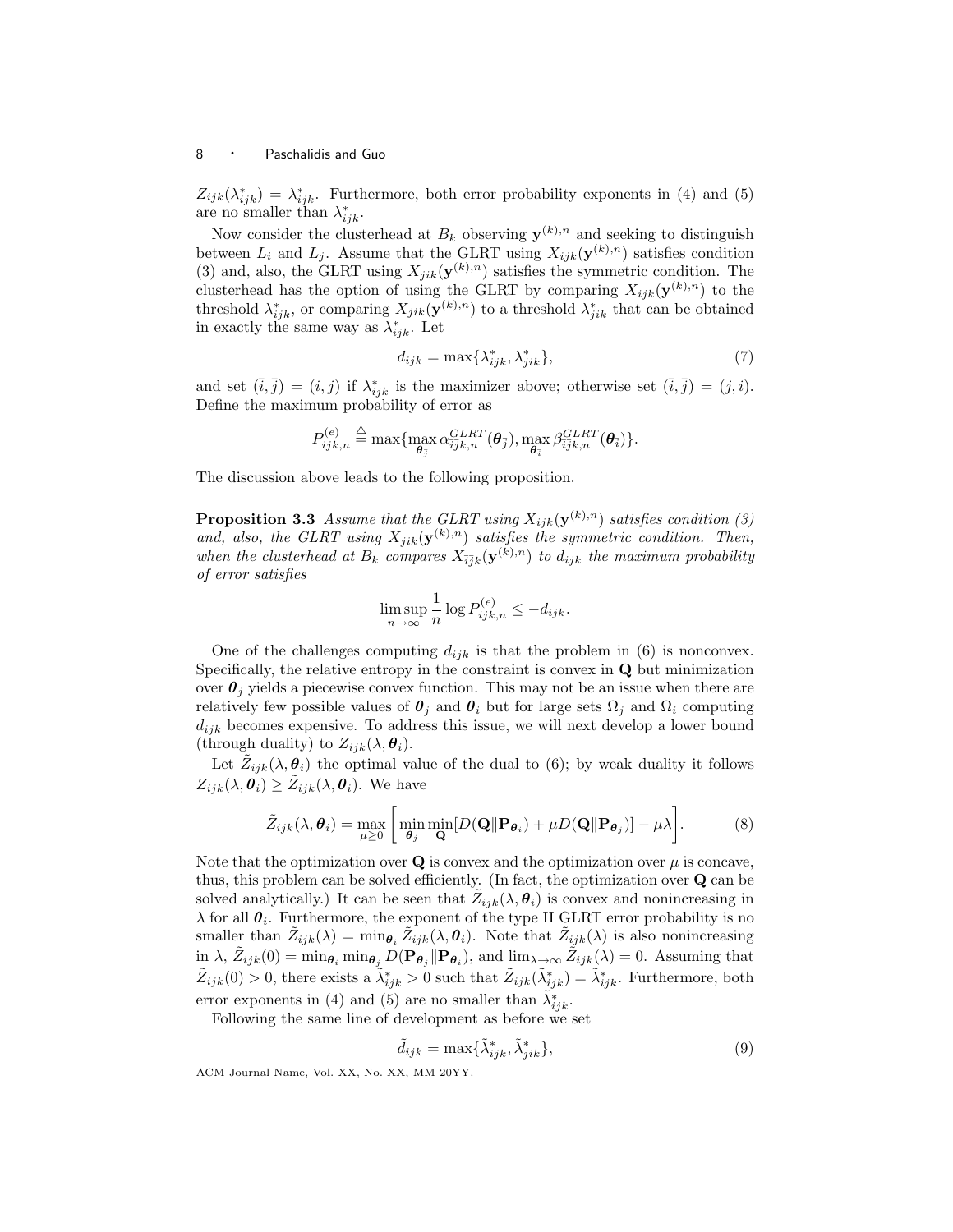and define  $\overline{i}$ ,  $\overline{j}$ , and  $P_{ijk,n}^{(e)}$  in the same way as earlier. It can be seen that  $\tilde{d}_{ijk} \leq d_{ijk}$ . We arrive at the following proposition which provides a weaker but more easily computable probabilistic guarantee on the probability of error.

**Proposition 3.4** Assume that the GLRT using  $X_{ijk}(\mathbf{y}^{(k),n})$  satisfies condition (3) and, also, the GLRT using  $X_{jik}(\mathbf{y}^{(k),n})$  satisfies the symmetric condition. Then, when the clusterhead at  $B_k$  compares  $X_{\bar{i}j k}(\mathbf{y}^{(k),n})$  to  $\tilde{d}_{ijk}$  the maximum probability of error satisfies

$$
\limsup_{n \to \infty} \frac{1}{n} \log P_{ijk,n}^{(e)} \le -\tilde{d}_{ijk}.
$$

Next, we tackle the case when the GLRT optimality condition (3) is not satisfied.

# 3.2 When the GLRT is not optimal

Define the set  $\mathscr{D}_{ijk} = {\mathbf{Q}} | \inf_{\boldsymbol{\theta}_j} D({\mathbf{Q}} || {\mathbf{P}}_{\boldsymbol{\theta}_j}) - \inf_{\boldsymbol{\theta}_i} D({\mathbf{Q}} || {\mathbf{P}}_{\boldsymbol{\theta}_i}) < \lambda$  and note that by an argument similar to (29)  $\mathbf{y}^{(k),n} \in \mathscr{S}_{ijk,n}^{GLRT}$  is equivalent to  $\mathbf{L}_{\mathbf{y}^{(k)},n} \notin \mathscr{D}_{ijk}$ . Hence, by Sanov's theorem

$$
\limsup_{n \to \infty} \frac{1}{n} \log \alpha_{ijk,n}^{GLRT}(\boldsymbol{\theta}_j) \le - \inf_{\mathbf{Q} \in \overline{\mathscr{D}}_{ijk}} (\mathbf{Q} \| \mathbf{P}_{\boldsymbol{\theta}_j}), \forall \boldsymbol{\theta}_j \in \Omega_j,
$$
\n(10)

$$
\limsup_{n \to \infty} \frac{1}{n} \log \beta_{ijk,n}^{GLRT}(\boldsymbol{\theta}_i) \le - \inf_{\mathbf{Q} \in \mathcal{D}_{ijk}} D(\mathbf{Q} \| \mathbf{P}_{\boldsymbol{\theta}_i}), \ \forall \boldsymbol{\theta}_i \in \Omega_i.
$$
 (11)

Using the same argument as in the proof of Thm. 3.2 we can show that (4) still holds. The exponent of the type II GLRT error probability (cf.  $(11)$ ) is

$$
\hat{Z}_{ijk}(\lambda, \pmb{\theta}_i) = \min_{\mathbf{Q}} D(\mathbf{Q} \| \mathbf{P}_{\pmb{\theta}_i})
$$
s.t. 
$$
\min_{\pmb{\theta}_j} D(\mathbf{Q} \| \mathbf{P}_{\pmb{\theta}_j}) - \min_{\pmb{\theta}_i} D(\mathbf{Q} \| \mathbf{P}_{\pmb{\theta}_i}) \leq \lambda,
$$

which is equivalent to

$$
\hat{Z}_{ijk}(\lambda, \theta_i) = \min_{\mathbf{Q}} D(\mathbf{Q}||\mathbf{P}_{\theta_i})
$$
  
s.t.  $\min_{\theta_j} D(\mathbf{Q}||\mathbf{P}_{\theta_j}) - D(\mathbf{Q}||\mathbf{P}_{\theta_i}) \leq \lambda, \quad \forall \theta_i.$  (12)

The worst case exponent over  $\theta_i \in \Omega_i$  is given by

$$
\hat{Z}_{ijk}(\lambda) = \min_{\boldsymbol{\theta}_i} \hat{Z}_{ijk}(\lambda, \boldsymbol{\theta}_i).
$$

 $\hat{Z}_{ijk}(\lambda)$  is nonincreasing in  $\lambda$ , and  $\lim_{\lambda\to\infty} \hat{Z}_{ijk}(\lambda) = 0$ . Assuming that  $\hat{Z}_{ijk}(0) > 0$ , there exists a  $\hat{\lambda}_{ijk}^* > 0$  such that  $\hat{Z}_{ijk}(\hat{\lambda}_{ijk}^*) = \hat{\lambda}_{ijk}^*$ . Furthermore, both error probability exponents in (10) and (11) are no smaller than  $\hat{\lambda}_{ijk}^*$ .

Following the same argument as before we set

$$
\hat{d}_{ijk} = \max\{\hat{\lambda}_{ijk}^*, \hat{\lambda}_{jik}^*\},\tag{13}
$$

and define  $\bar{i}$ ,  $\bar{j}$ , and  $P_{ijk,n}^{(e)}$  in the same way as earlier. The discussion above leads to the following proposition.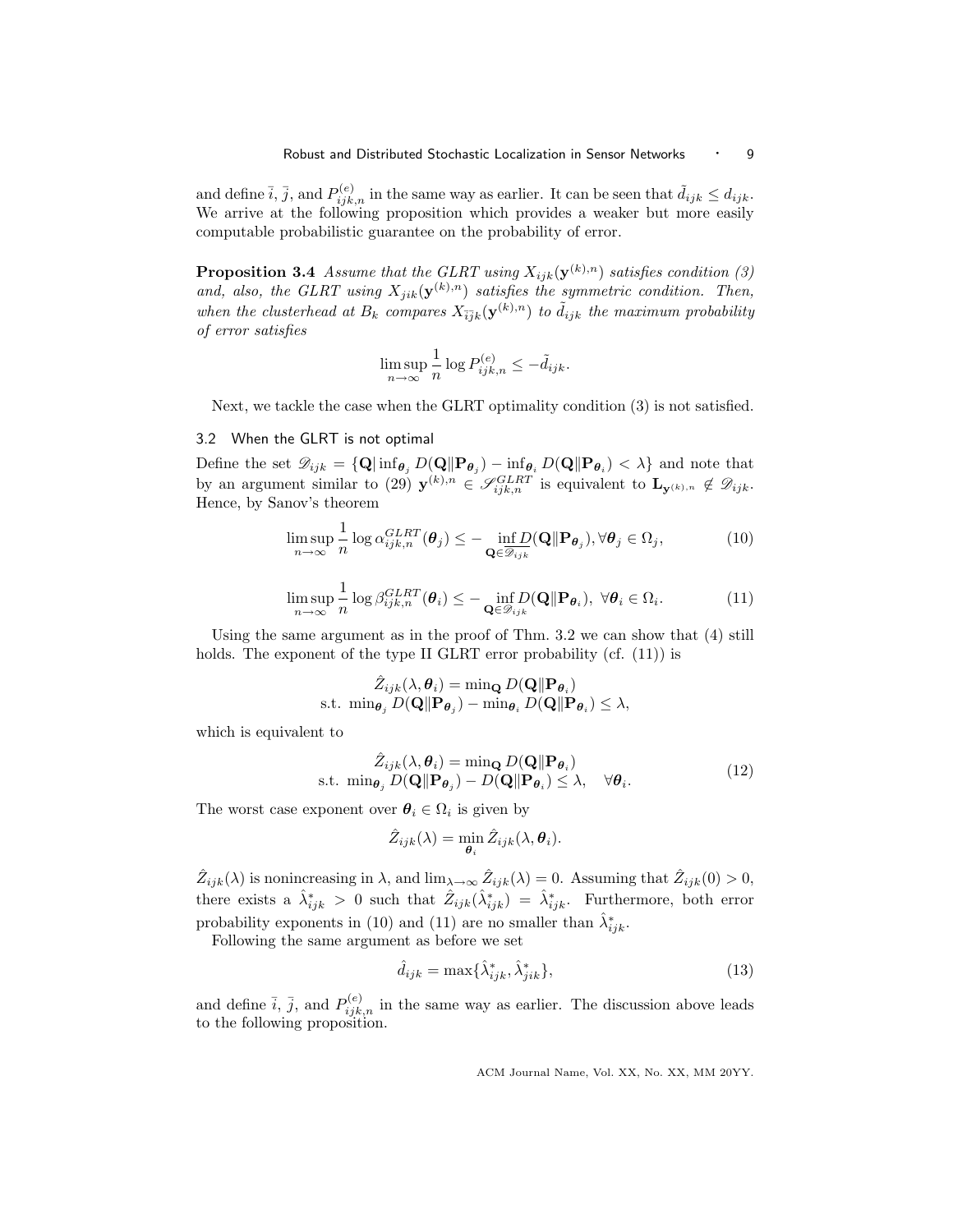**Proposition 3.5** Suppose that the clusterhead at  $B_k$  uses the GLRT and compares  $X_{\bar{i}\bar{j}k}(\mathbf{y}^{(k),n})$  to  $\hat{d}_{ijk}$ . Then, the maximum probability of error satisfies

$$
\limsup_{n \to \infty} \frac{1}{n} \log P_{ijk,n}^{(e)} \le -\hat{d}_{ijk}.
$$

Problem in (12) is nonconvex; we will again use dual relaxation to obtain a quantity that is easier to compute. Let  $\bar{Z}_{ijk}(\lambda, \theta_i)$  the optimal value of the dual of (12); by weak duality it follows  $\hat{Z}_{ijk}(\lambda, \theta_i) \geq \bar{Z}_{ijk}(\lambda, \theta_i)$ . After some algebra

$$
\bar{Z}_{ijk}(\lambda, \theta_i) = \max_{\mu_{\theta_i} \geq 0} [\min_{\theta_j} \min_{\mathbf{Q}} [\sum_{r=1}^{|\Sigma|} Q(\sigma_r) \log(Q(\sigma_r) A(\sigma_r)) - \sum_{\theta_i} \mu_{\theta_i} \lambda], \quad (14)
$$

where  $A(\sigma_r) = \frac{1}{\mathbf{P}_{\mathbf{Y}^{(k)}|\theta_i}(\sigma_r)} \cdot \prod_{\theta_i}$  $\int \frac{\mathbf{P}_{\mathbf{Y}}(k)}{|\theta_i|}(\sigma_r)$  $\mathrm{P}_{\mathbf{Y}^{(k)}|\bm{\theta}_j}(\sigma_r)$  $\int^{\mu_{\theta_i}}$ . Note that the optimization over Q is convex and the optimization over  $\mu_{\theta_i}$  is concave, thus, this problem can be solved efficiently. In fact, the optimization over Q can be solved analytically yielding

$$
Q(\sigma_l) = \frac{1}{A(\sigma_l)} / \left( \sum_{r=1}^{\vert \Sigma \vert} \frac{1}{A(\sigma_r)} \right), l = 1, \ldots, \vert \Sigma \vert.
$$

 $\bar{Z}_{ijk}(\lambda,\theta_i)$  is convex and nonincreasing in  $\lambda$  for all  $\theta_i$ . Furthermore, the exponent of the type II GLRT error probability is no smaller than  $\bar{Z}_{ijk}(\lambda) = \min_{\theta_i} \bar{Z}_{ijk}(\lambda, \theta_i)$ . Note that  $\bar{Z}_{ijk}(\lambda)$  is also nonincreasing in  $\lambda$ , and  $\lim_{\lambda\to\infty} \bar{Z}_{ijk}(\lambda) = 0$ . Assuming that  $\bar{Z}_{ijk}(0) > 0$ , there exists a  $\bar{\lambda}_{ijk}^* > 0$  such that  $\bar{Z}_{ijk}(\bar{\lambda}_{ijk}^*) = \bar{\lambda}_{ijk}^*$ . Furthermore, both error exponents in (10) and (11) are no smaller than  $\bar{\lambda}_{ijk}^*$ .

Following the same approach as before, set

$$
\bar{d}_{ijk} = \max\{\bar{\lambda}_{ijk}^*, \bar{\lambda}_{jik}^*\},\tag{15}
$$

and define  $\bar{i}$ ,  $\bar{j}$ , and  $P_{ijk,n}^{(e)}$  in the same way as earlier. It can be seen that  $\hat{d}_{ijk} \ge \bar{d}_{ijk}$ . We arrive at the following proposition which provides a weaker but more easily computable probabilistic guarantee on the probability of error.

**Proposition 3.6** Suppose that the clusterhead at  $B_k$  uses the GLRT and compares  $X_{\bar{i}jk}(\mathbf{y}^{(k),n})$  to  $\bar{d}_{ijk}$ . Then, the maximum probability of error satisfies

$$
\limsup_{n \to \infty} \frac{1}{n} \log P_{ijk,n}^{(e)} \le -\bar{d}_{ijk}.
$$

# 4. LOCALIZATION AND CLUSTERHEAD PLACEMENT

In this section, we focus on how to place the  $K \leq M$  clusterheads at positions in  $\mathscr{B}$ to facilitate localization. We start by considering the multiple composite hypothesis testing problem of identifying the region  $L \in \mathcal{L}$  in which the sensor we seek resides.

# 4.1 Multiple composite hypothesis testing

We assume, without loss of generality, that we have placed clusterheads in positions  $B_1, \ldots, B_K$ , each one making n i.i.d. observations  $\mathbf{y}^{(k),n} = (\mathbf{y}_1^{(k)}, \ldots, \mathbf{y}_n^{(k)})$ . Let  $d_{ijk}$ be the GLRT threshold obtained in Sec. 3 for each region pair  $(i, j)$ ,  $i < j$ , and ACM Journal Name, Vol. XX, No. XX, MM 20YY.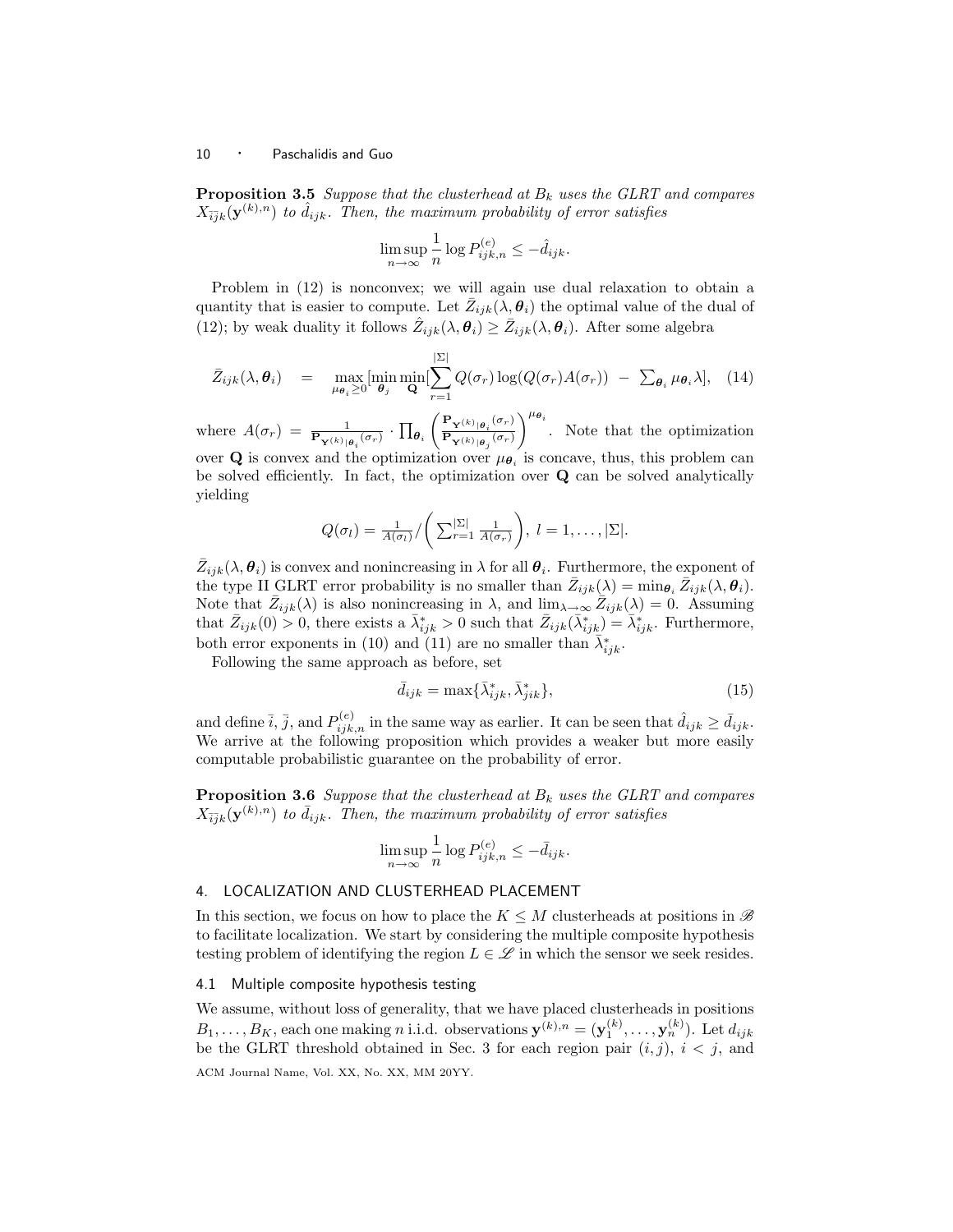clusterhead k.  $(d_{ijk}$  is obtained from either (7), (9), (13), or (15), depending on which optimization problem we elect to solve.)

We make  $N-1$  binary decisions with the GLRT rule to arrive at a final decision. Specifically, we first compare  $L_1$  with  $L_2$  to accept one hypothesis, then compare the accepted hypothesis with  $L_3$ , and so on and so forth. For each one of these  $L_i$  vs.  $L_j$  decisions we use a single clusterhead  $B_k$  as detailed in Sec. 3 and the exponent of the corresponding maximum probability of error is bounded by  $d_{ijk}$ . All in all we make  $N-1$  binary hypothesis decisions.

## 4.2 Clusterhead placement

Our objective is to minimize the worst case probability of error. To that end, for every pair of regions  $L_i$  and  $L_j$  we need to find a clusterhead that can discriminate between them with a probability of error exponent larger than some  $\epsilon$  and then maximize  $\epsilon$ . This is accomplished by the mixed integer linear programming problem (MILP) formulation of Figure 1.

| max $\epsilon$                                                         | (16) |
|------------------------------------------------------------------------|------|
| s.t. $\sum_{k=1}^{M} x_k = K$                                          | (17) |
| $\sum_{k=1}^{M} y_{ijk} = 1, i, j = 1, \ldots, N, i < j,$              | (18) |
| $y_{ijk} \leq x_k, \ \forall i, j, i < j, k = 1, \dots, M,$            | (19) |
| $\epsilon \leq \sum_{k=1}^{M} d_{ijk} y_{ijk}, \ \forall i, j, i < j,$ | (20) |
| $y_{ijk} \geq 0, \ \forall i, j, i < j, \forall k,$                    | (21) |
| $x_k \in \{0, 1\}, \forall k.$                                         | (22) |
|                                                                        |      |

Fig. 1. Clusterhead placement MILP formulation.

In this formulation, the decision variables are  $x_k$ ,  $y_{ijk}$ , and  $\epsilon$  where  $k = 1, \ldots, M$ ,  $i, j = 1, \ldots, N, i < j$ .  $x_k$  is the indicator function of a clusterhead been placed at position  $B_k$ . Equation (17) represents the constraint that K clusterheads are to be placed. Constraint (20) enforces that for every region pair there exist a clusterhead k with  $d_{ijk}$  larger than  $\epsilon$ . Let  $x_k^*$ ,  $y_{ijk}^*$ , and  $\epsilon^*$   $(k = 1, \ldots, M, i, j = 1, \ldots, N, i < j)$ be an optimal solution of this MILP. Although this problem is NP-hard, it can be solved efficiently for sites with more than 100 regions and potential clusterhead positions by using a special purpose algorithm from Ray et al. [2006].

Consider an arbitrary placement of K clusterheads. More specifically, let  $\mathscr Y$  be any subset of the set of potential clusterhead positions  $\mathscr B$  with cardinality K. Let  $\mathbf{x}(\mathscr{Y}) = (x_1(\mathscr{Y}), \ldots, x_M(\mathscr{Y}))$  where  $x_k(\mathscr{Y})$  is the indicator function of  $B_k$  being in  $\mathscr Y$ . Define:

$$
\epsilon(\mathscr{Y}) = \min_{\substack{i,j=1,\ldots,N \\ i < j}} \max_{k:x_k(\mathscr{Y})=1} d_{ijk}.\tag{23}
$$

We can interpret  $\max_{k:x_k(\mathscr{Y})=1} d_{ijk}$  as the best exponent for the probability of error in distinguishing between regions  $L_i$  and  $L_j$  from some clusterhead in  $\mathscr Y$ . Then  $\epsilon(\mathscr{Y})$  is simply the worst pairwise exponent. The following result is from Ray et al. [2006].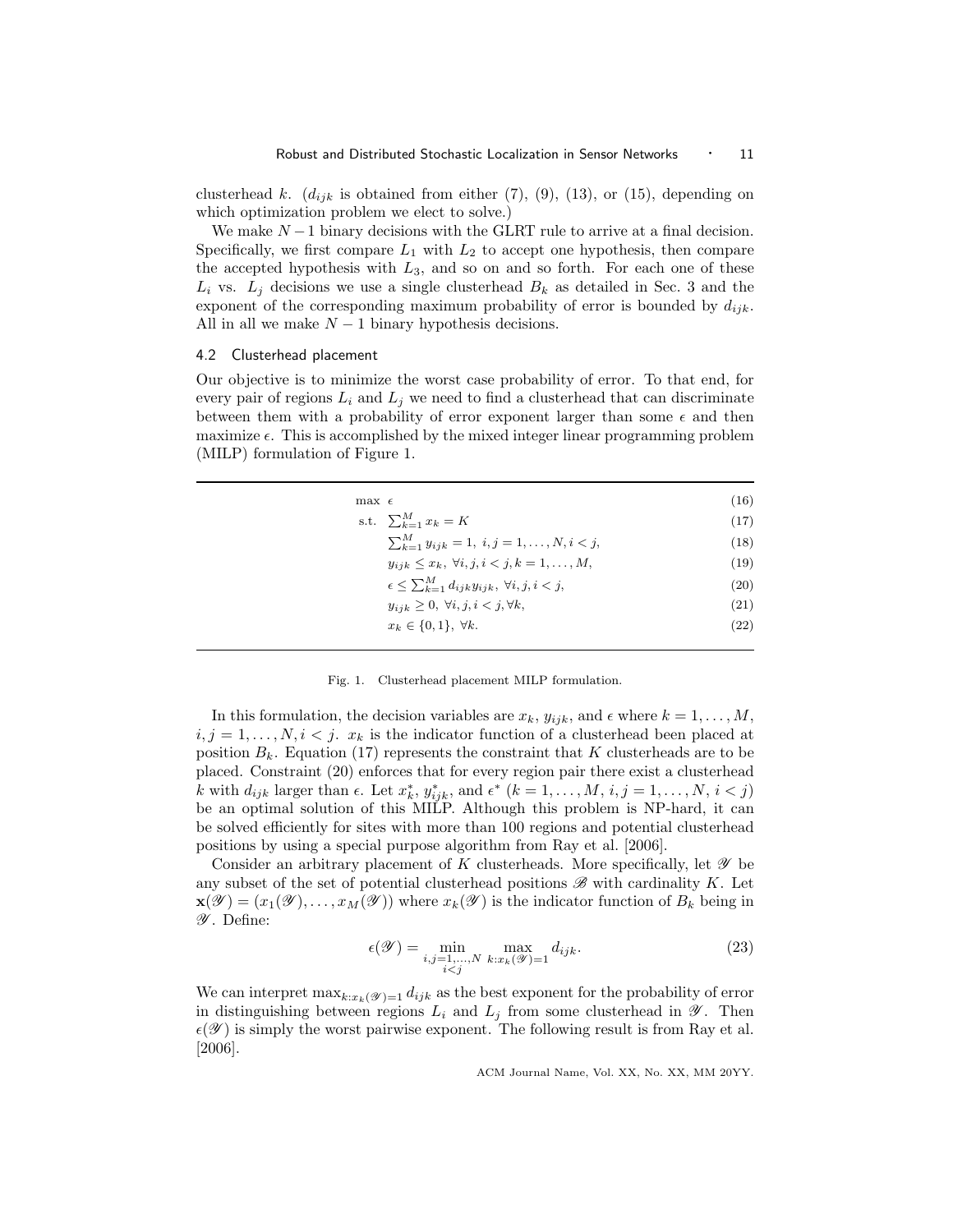**Proposition 4.1** For any clusterhead placement  $\mathscr Y$  we have

$$
\epsilon^* \ge \epsilon(\mathscr{Y}).\tag{24}
$$

Moreover, the selected placement achieves equality; i.e.,

$$
\epsilon^* = \min_{\substack{i,j=1,\dots,N \\ i < j}} \max_{k:x_k^* = 1} d_{ijk},\tag{25}
$$

and the optimal solution satisfies

$$
y_{ijk}^* = \begin{cases} 1, & \text{if } k = \arg\max_{k:x_k^* = 1} d_{ijk}, \\ 0, & \text{otherwise}, \end{cases} \quad \forall i, j, i < j, \forall k,\tag{26}
$$

where at most one  $y_{ijk}^*$  is set to 1 for a given  $(i, j)$  pair.

To summarize, the positions where clusterheads are to be placed are in the set  $\mathscr{Y}^* \stackrel{\triangle}{=} \{B_k : x_k^* = 1\}.$  For every region pair  $L_i$  and  $L_j$ ,  $\max_{k: x_k^* = 1} d_{ijk}$  is the best exponent for the probability of error in distinguishing between these regions and the clusterhead that will be responsible for that decision is the one corresponding to  $y_{ijk}^* = 1$ ; we will be denoting by  $k_{ij}^*$  the index of this clusterhead.

#### 4.3 Performance guarantee

We will use the decision rule outlined in Sec. 4.1 and for every region pair  $(i, j)$ we will rely on the clusterhead at  $B_{k_{ij}^*}$  to make the corresponding decision. The following theorem establishes a performance guarantee.

**Proposition 4.2** Let  $x^*$ ,  $y^*$  be an optimal solution of the MILP in Fig. 1 with corresponding optimal value  $\epsilon^*$ . Place clusterheads according  $\mathscr{Y}^* \triangleq \{B_k | x_k^* = 1\}$ and for every  $(i, j)$  select one clusterhead with index  $k_{ij}^*$  so that  $y_{ijk_{ij}^*}^* = 1$ . Then, the

worst case probability of error for the decision rule described in Sec. 4.1,  $P_n^{(e), opt}$ , satisfies

$$
\limsup_{n \to \infty} \frac{1}{n} \log P_n^{(e), opt} \le -\epsilon^*.
$$
\n(27)

**PROOF.** Recall the results of Props. 3.3, 3.4, 3.5, and 3.6 for the case where  $d_{ijk}$ is defined either by (7), (9), (13), or by (15), respectively. Define  $(\overline{i}, \overline{j})$  as in Sec. 3. The clusterhead with index  $k_{ij}^*$  will use the GLRT which compares  $X_{\bar{i}jk_{ij}^*}(\mathbf{y}^{(k_{ij}^*),n})$ to  $d_{ijk_{ij}^*}$ , thus, achieving a maximum probability of error with exponent no smaller than  $d_{ijk_{ij}^*}$ . Now, for every i and  $j \neq i$  define  $E_n(i, j)$  as the event that the GLRT employed by the clusterhead at  $B_{k_{ij}^*}$  will decide  $L_j$  under  $\mathbf{P}_{\theta_i}$ . For all  $\delta_n > 0$  and large enough  $n$  we have

$$
\mathbf{P}_{\theta_i}[\text{error}] \leq \mathbf{P}_{\theta_i}[\cup_{j \neq i} E_n(i,j)] \leq \sum_{j \neq i} e^{-n(d_{ijk_{ij}^*} + \delta_n)} \leq (N-1)e^{-n(\epsilon^* + \delta_n)}.
$$

The 2nd inequality above is due to Props. 3.3, 3.4, 3.5, or 3.6 and the last inequality above is due to (25). Since the bound above holds for all i we obtain (27).  $\Box$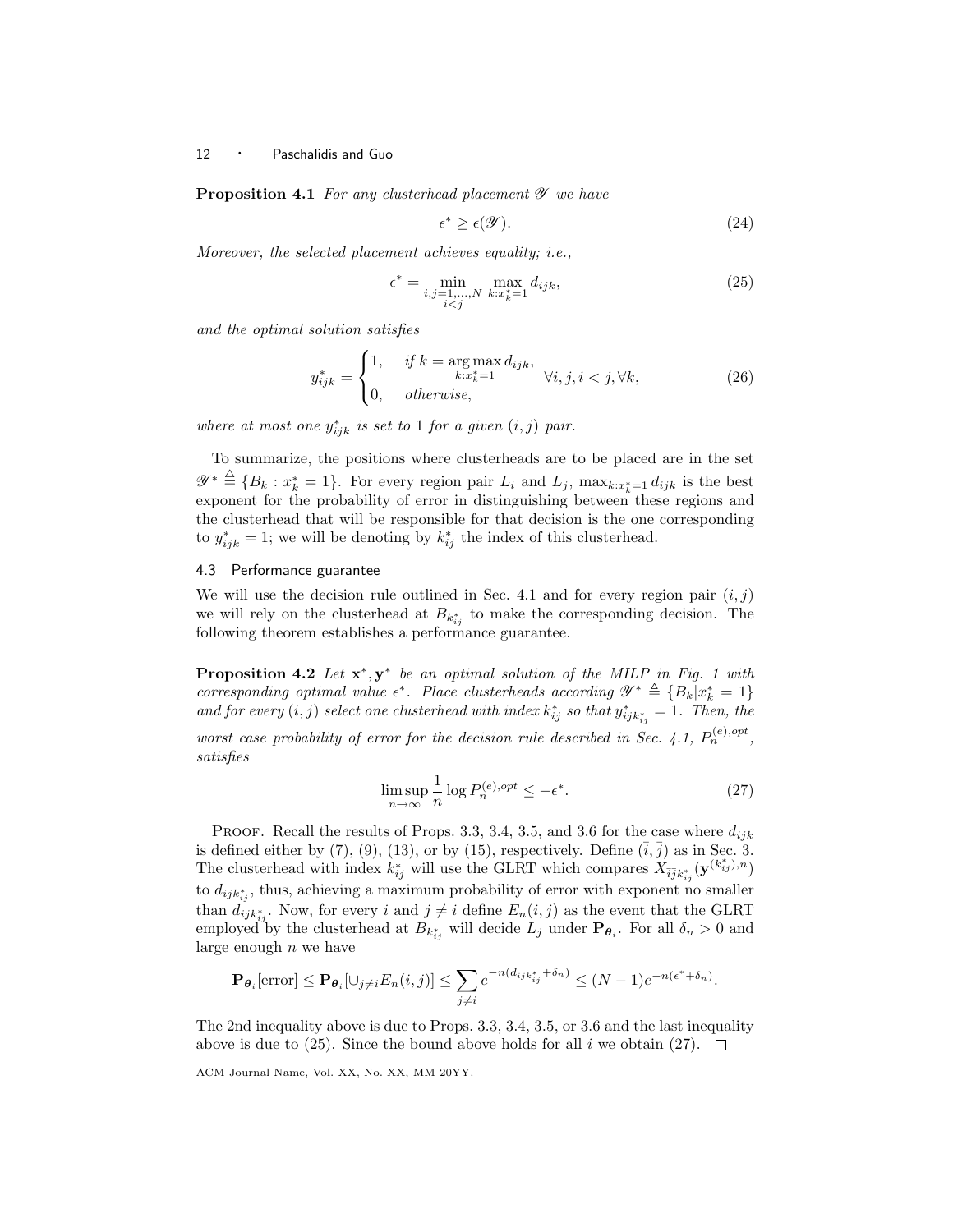# 5. DISTRIBUTED LOCALIZATION

In this section we consider the implementation of the decision rule described in Sec. 4. We assume that the WSNET has a single gateway. We seek to devise a distributed localization algorithm in order to minimize the information that needs to be exchanged between clusterheads and the gateway. The primary motivation is that in WSNETs communication is, in general, more expensive than processing. For the remainder of this section we will assume that the clusterheads and the gateway form a connected network. Otherwise, one can simply add a sufficient number of relays.

# 5.1 Centralized approach

To set the stage and establish a benchmark to which we will compare other approaches we first describe a naive, centralized, approach. According to this approach, every clusterhead observes  $\mathbf{y}^{(k),n} = (\mathbf{y}_1^{(k)}, \dots, \mathbf{y}_n^{(k)})$  and transmits this information to the gateway. The clusterheads do not need to store anything and perform no processing; they are simple sensors that transmit their measurements. Letting  $S_1$  the message size (in bits) needed to encode the measurement  $y_l^{(k)}$  $\iota^{(k)}$ , for some l, the total amount of information that needs to be transported is  $O(S_1 nK)$ bits. Each one of these bits has to be sent over multiple hops to reach the gateway; in the worst case over  $K$  hops. Thus, the worst case communication cost is  $O(S_1 nK^2)$  bits. In our setting, we are interested in deploying as few clusterheads as possible, thus, the resulting clusterhead network is sparse and likely to have a linear topology. This implies that the worst case communication cost of  $O(K)$  per transmission may be typical. If the clusterhead network is more dense, a binary tree may be a good assumption for its topology which implies a communication cost of  $O(\log K)$  per transmission. In that best case scenario the total communication cost becomes  $O(S_1 n K \log K)$ . Once this information is received, the gateway can apply the decision rule discussed in Sec. 4 to identify the region at which the sensor in question resides.

#### 5.2 Distributed approach

Next we describe a distributed implementation for the decision rule.

We start with an arbitrary pair of regions, say  $L_1$  vs.  $L_2$ . The clusterhead at  $B_{k_{12}^*}$  based on the observations  $\mathbf{y}^{(k_{12}^*) ,n}$  uses the GLRT to make the decision; let  $L_{l_1}$  the hypothesis accepted. The clusterhead at  $B_{k_{12}^*}$  sends the information that  $l_1$  is accepted to the clusterhead at  $B_{k_{l_1,3}^*}$  which follows up with the decision  $L_{l_1}$ vs.  $L_3$ , and so on and so forth. Let now  $L_{l_i}$  denote the hypothesis accepted at stage i of the algorithm, for  $i = 1, ..., N - 1$ , where we set  $l_0 = 1$ . At the ith stage, the clusterhead at  $B_{k_{l_{i-1},(i+1)}^*}$  makes the decision  $L_{l_{i-1}}$  vs.  $L_{i+1}$  and sends the result to the clusterhead at  $B_{k_{l_i,(i+2)}^*}$ , where the clusterhead at  $B_{k_{l_{N-1},(N+1)}^*}$  is the gateway. All in all this procedure takes  $N-1$  stages and  $L_{l_{N-1}}$  is the final accepted hypothesis.

Each clusterhead is responsible for a set of region pairs and needs to store the corresponding pdfs and thresholds  $d_{ijk}$  as well as the necessary information to decide where to forward its decision. At every stage  $i = 1, \ldots, N - 1$  it takes  $O(n)$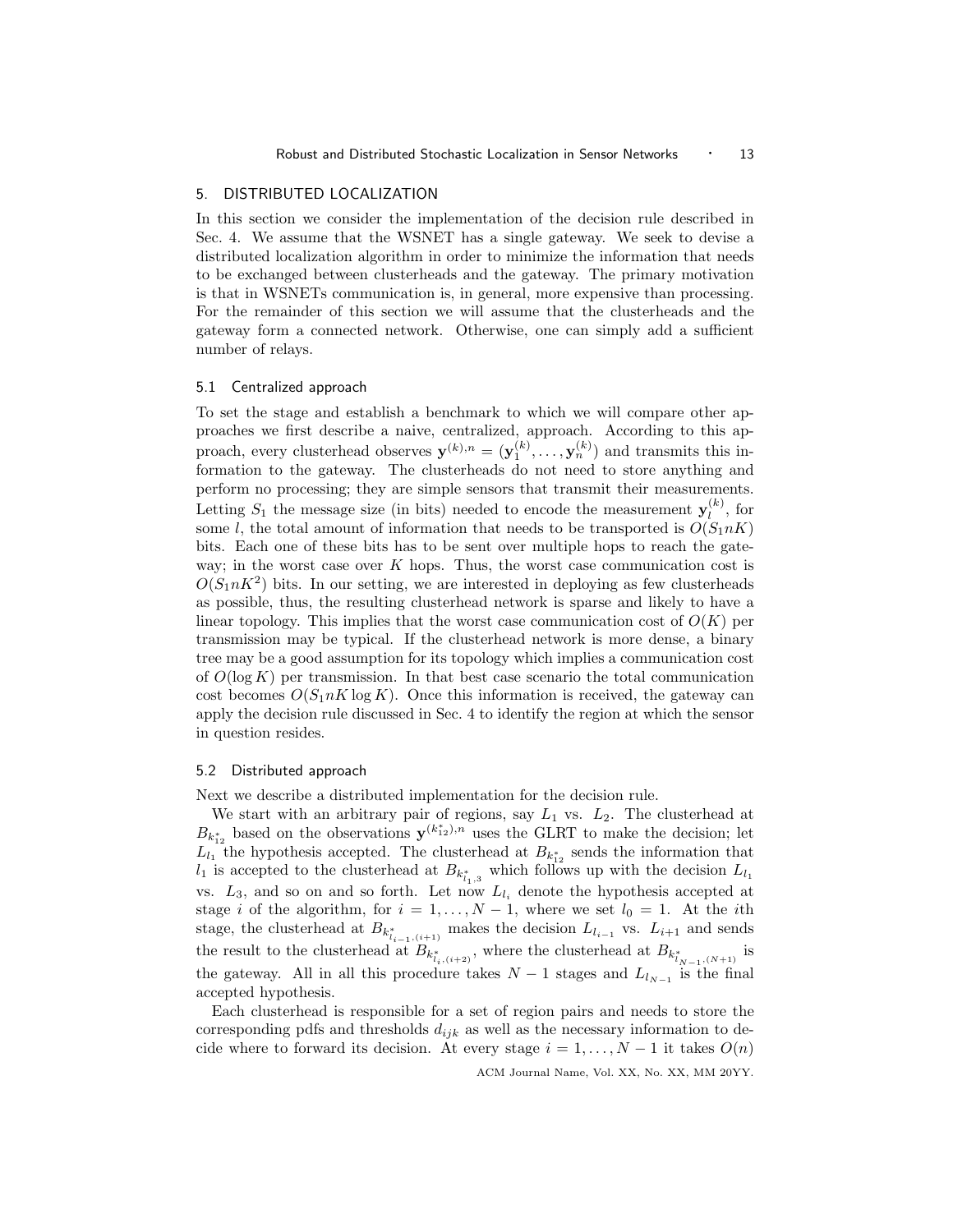work to perform the GLRT, yielding an overall  $O(nN)$  processing effort distributed to the K clusterheads. In terms of communication cost,  $N-1$  messages get exchanged each consisting of  $O(\log N)$  bits needed to encode the decision. Each of these messages can, in the worst case, be sent over  $O(K)$  hops if two distant clusterheads need to communicate, yielding an overall worst case communication cost of  $O(KN \log N)$ . However, one can sequence the regions in such a way that geographically close regions are close in the sequence. As a result, it will often be the case that clusterheads responsible for region pairs close in the sequence will be geographically close.

We note that this "locality" property is plausible since the signal landscape is primarily influenced by the structure of the site. Hence, it is reasonable to expect the best clusterheads for nearby regions to be geographically close. To see that, consider a large deployment with a radius much larger than the range of the sensor nodes. The clusterheads responsible for nearby regions should be able to listen to sensors within these regions, which implies that they are geographically close compared to the overall size of the deployment.

This results in messages between clusterheads traveling a few hops. It follows that the overall communication cost will often be  $O(N \log N)$ .

Based on the preceding analysis, Table I compares the centralized and distributed approaches. A couple of remarks are in order. The total processing cost is the same

|             | Communication cost (bits)                          | Processing cost                 |
|-------------|----------------------------------------------------|---------------------------------|
| Centralized | worst: $O(S_1 n K^2)$<br>best: $O(S_1 n K \log K)$ | $O(nN)$ at the<br>gateway       |
| Distributed | worst: $O(KN \log N)$<br>best: $O(N \log N)$       | $O(nN)$ at the<br>Kclusterheads |

Table I. Comparing the centralized and distributed approaches. Typically  $K = O(N)$ .

for both approaches but in the distributed case the work is distributed among the  $K$ clusterheads. To compare the communication costs note that typically  $K = O(N)$ to ensure reasonable performance (e.g., one clusterhead for a fixed number of regions). Moreover,  $S_1$  is the message size for the raw measurements at a clusterhead corresponding to a packet sent from the transmitting sensor, while  $n$  can be large enough (e.g., 20-30) so that the probability of error becomes small enough. Furthermore, based on the discussion earlier, we expect the worst case to be typical in the centralized approach while the best case should be typical in the distributed approach. It follows that the distributed approach leads to communication cost (and energy) savings.

Note that both the centralized and the distributed approach guarantee the performance of the system obtained in Prop. 4.2, i.e., the savings from the distributed approach come with no performance loss.

#### 6. EXPERIMENTAL RESULTS

Next, we provide experimental results from a localization testbed we have installed at Boston University (BU).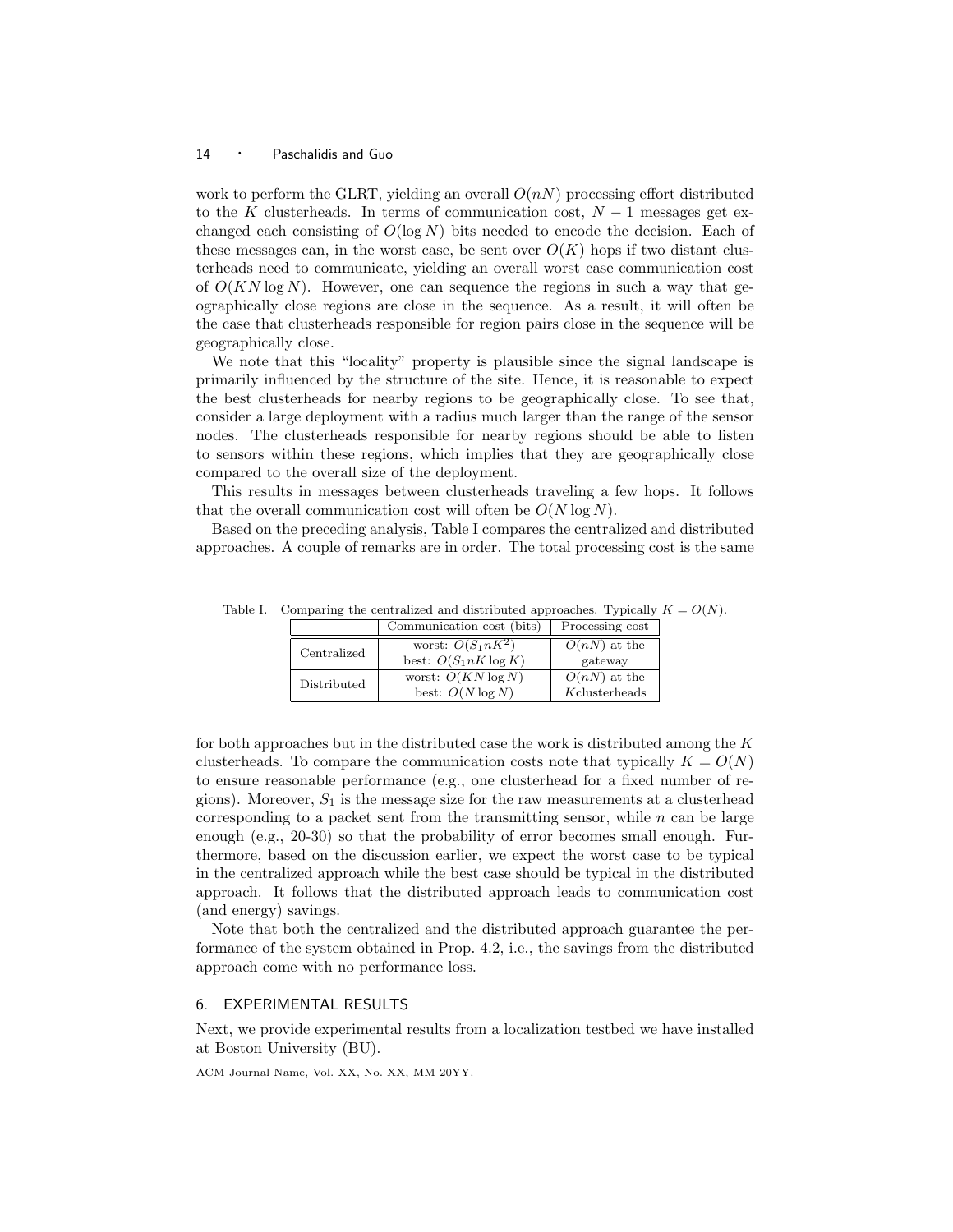

Fig. 2. Floor plan for the testbed.

The localization testbed was implemented in a BU building and covered the areas shown on the floorplan of Fig. 2. The coverage area included typical faculty and student offices, several large rooms used as labs, two conference rooms, and an equipment bay with heavy machining equipment located on a basement level (lower middle shaded section in Fig. 2) whereas the rest of the covered area is located on the 1st floor.

The testbed uses MPR2400 (MICAz) motes from Crossbow Technology Inc. The MPR2400 (2400–2483.5 MHz band) uses the Chipcon CC2420, IEEE 802.15.4 compliant, ZigBee-ready radio frequency transceiver integrated with an Atmega128L micro-controller. Its radio can be tuned within the IEEE 802.15.4 channels, numbered from 11 (2.405 GHz) to 26 (2.480 GHz), each separated by 5 MHz. The RF transmission power is programmable from 0 dBm  $(1 \text{ mW})$  to  $-25 \text{ dBm}$ . We covered 16 rooms and corridors and defined 60 regions. Within each region we placed a mote; the centers of these positions are identified by either a green circle or a red square on the floor plan. These 60 positions make up the set  $\mathscr B$  of possible clusterhead positions. Hence, in our testbed  $N = M = 60$  and  $B_i$  can be thought as the center of  $L_i$ . All 60 motes are connected to a base MICAz through a mesh network. The base mote is docked on a programming board which is connected to a laptop acting as a server.

The experimental validation of our localization approach can be divided into the five phases outlined in Fig. 3. Phase 1 can be carried out automatically by scheduling the motes so that when one is broadcasting the others are listening. We construct our pdf databases by measuring 200 packets for each pair of motes sent over two frequency channels and with two different power levels. These packets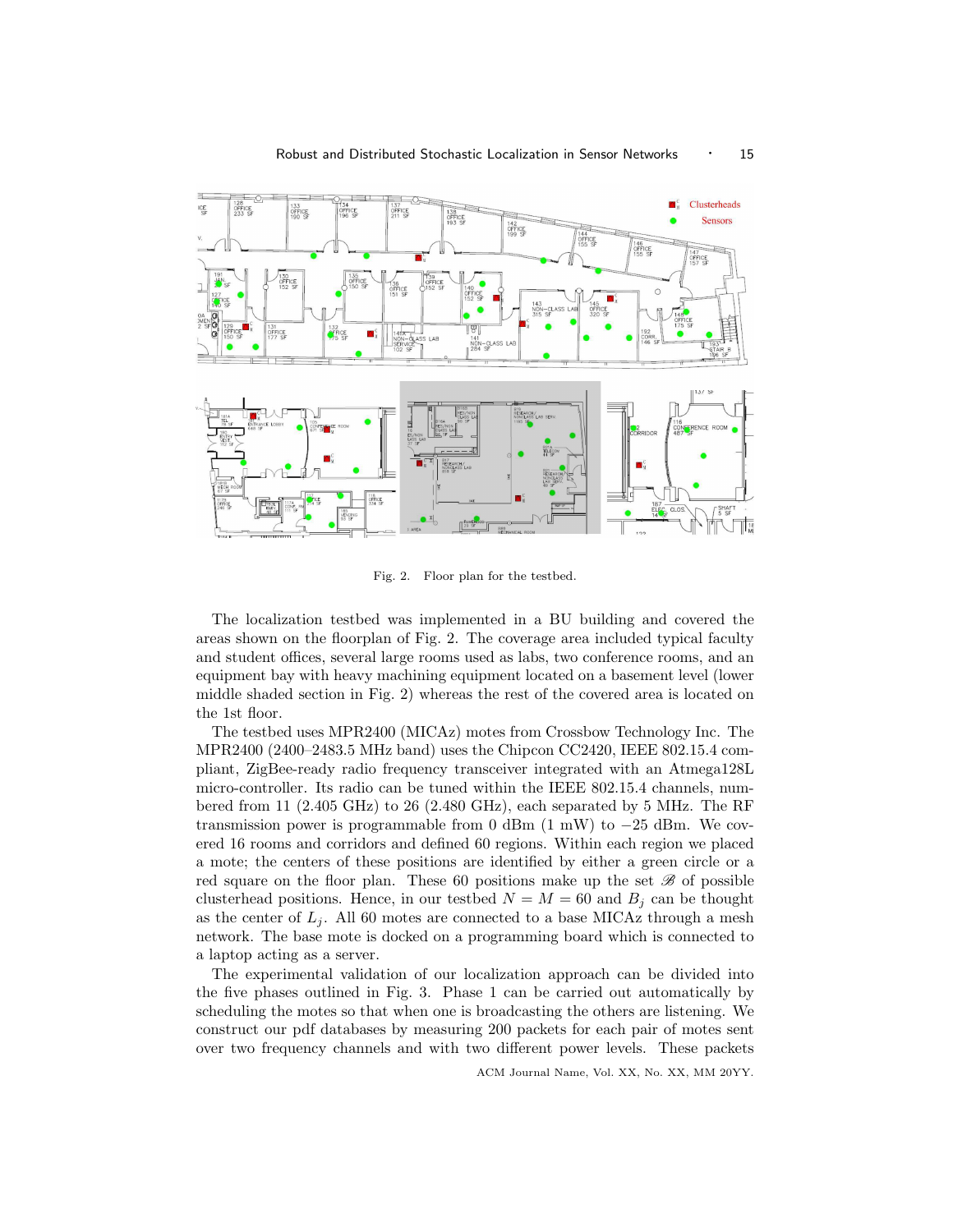- (1) For each pair of positions  $(B_k, B_j)$  estimate the pdf  $p_{\mathbf{Y}^{(k)}|B_j}(\mathbf{y})$  of RSSI at  $B_k$  when the mote at  $B_j$  is transmitting. Let  $m_{jk}$  denote the corresponding mean.
- (2) For each  $(B_k, B_j)$  construct a pdf family  $\{p_{\mathbf{Y}^{(k)}|\theta_j}(\mathbf{y}), \theta_j \in \Omega_j\}$  to characterize transmissions from positions within  $L_j$ .
- (3) Compute the exponent  $d_{ijk}$  as described in Sec. 3.1.
- (4) Determine the clusterhead placement by the algorithm in Sec. 4.2.
- (5) Determine the location of any mote in the coverage area by the decision rule of Sec. 4.1.

Fig. 3. Phases of the experimental validation.

are sent over a long enough time interval to capture the environment in different "states" and thus account for the variability in RSSI measurements. For Phase 2 we define an interval  $[m_{jk} - \hat{m}_{jk}, m_{jk} + \hat{m}_{jk}]$  and select points  $\theta_{j,1}, \ldots, \theta_{j,R}$  in this interval. We construct the family  $\{p_{\mathbf{Y}^{(k)}|\theta_j}(\mathbf{y}), \theta_j \in \Omega_j\}$  so that the *l*th member has the same shape as  $p_{\mathbf{Y}^{(k)}|B_j}(\mathbf{y})$  but a mean equal to  $\theta_{j,l}$ , for  $l = 1, \ldots, R$ .  $\hat{m}_{jk}$  is selected appropriately so that the union over j, k of the intervals  $[m_{jk} - \hat{m}_{jk}, m_{jk} +$  $\hat{m}_{jk}$  is maximized and there is no overlap. The value of R determines how rich are the pdf families; in our experiments  $\theta_{j,1}, \ldots, \theta_{j,R}$  were selected to include all integers in the interval  $[m_{jk} - \hat{m}_{jk}, m_{jk} + \hat{m}_{jk}]$ . It can be seen that to construct the pdf families we only used measurements from a single point (the center) within a region. Therefore, the measurement campaign is not necessarily more expensive than the one required by the approach in Ray et al. [2006] which uses a single (rather than a family) pdf per region. For Phase 3 we were not able to verify the GLRT optimality condition (cf. Thm. 3.2), so we obtained  $d_{ijk}$  by computing the type II exponent as in (15). The optimal placement obtained in Phase 4 is shown in Fig. 2 where we used 12 clusterheads placed at the positions of the red squares on the graph. The number of clusterheads was selected to achieve a small enough probability of error (cf. Prop. 4.2). The training phase (Steps 1 and 2 of Fig. 3) takes about a day. Step 3 depends on the hardware used to solve the corresponding optimization problems. It took about 2 days for our testbed. Step 4 takes just about half an hour. Note that these steps are performed once, assuming that the environment does not change structurally in a very dramatic manner. The detection phase (Step 5) takes on the order of 40 seconds. Finally, in terms of storage requirements, the distributed algorithm needs to store about 2 Kbytes in each of the clusterheads (pdf families, where to forward decisions, etc.).

We obtained results for three versions of the localization system. We made 100 localization tests in positions spread within the covered area. Each test used 20 packets (RSSI measurements) broadcasted by the mote to be located (5 over each channel and power level pair for the  $2F2P$  cases described below). In Version 1 the mote we wish to locate transmits packets over a single frequency (2.410 GHz) and a single power level (0 dBm) and the system uses the GLRT (we write  $1F1P - G$  to indicate Ver. 1 in Fig. 4) to determine the region of the mote. In Version 2 (denoted by  $2F2P - G$ ) RSSI observations are made for packets transmitted over two different frequencies (2.410 GHz and 2.460 GHz) and two different power levels (0 dBm and  $-10$  dBm) and the GLRT is again used. Version 3 (denoted by  $2F2P - L$ ) is ACM Journal Name, Vol. XX, No. XX, MM 20YY.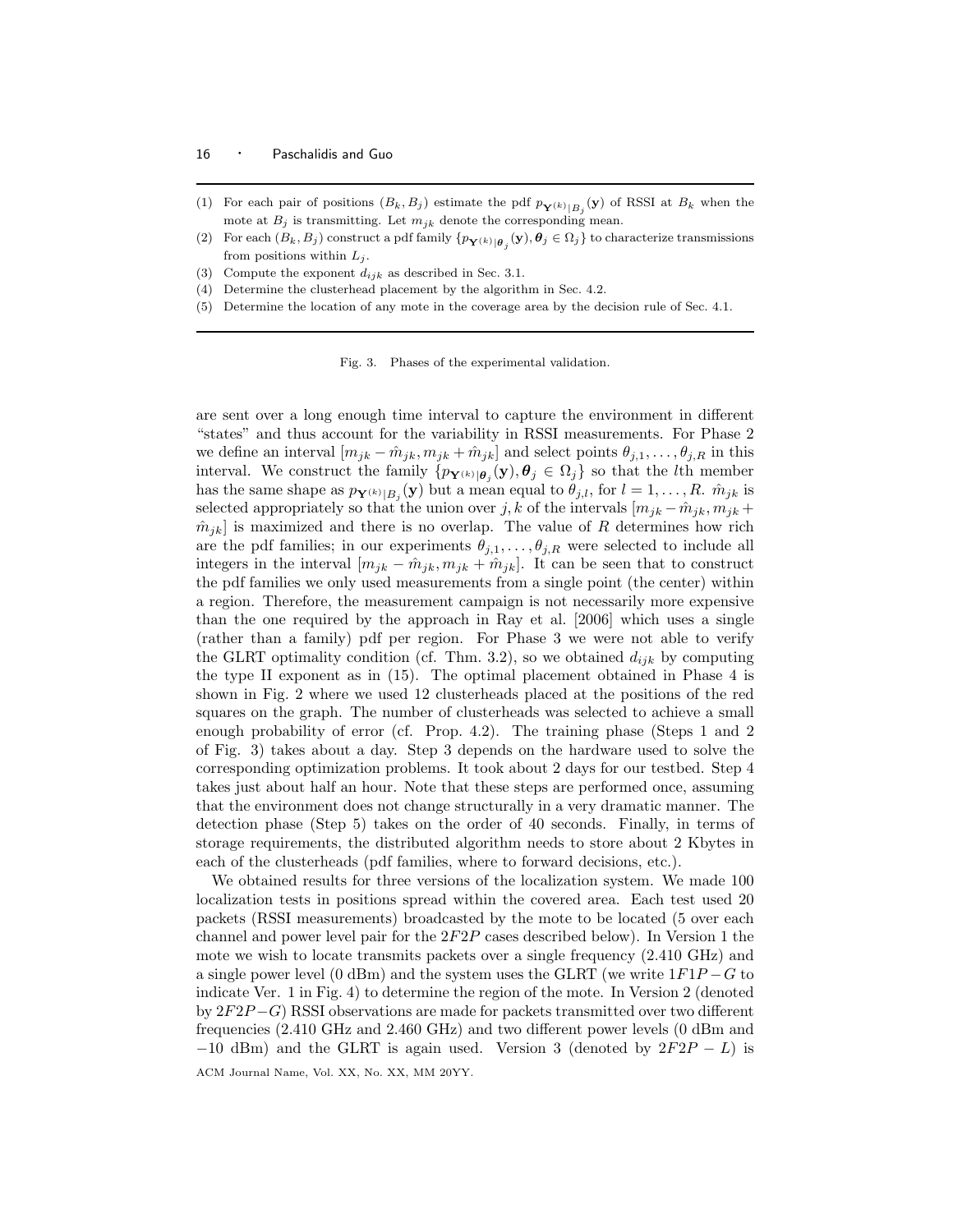

Fig. 4. Results for for various versions of the system.

identical to Version 2 but the LRT rather than the GLRT is used where every region is represented by just the pdf observed in Phase 1 (rather than a pdf family). For each Version 1–3 results are reported in Fig. 4(a)–(c), respectively. In each of these figures we plot the histogram of the error distance (in inches) based on 100 trials. If the system identifies region  $L_j$  as the one where the transmitting mote is located then the error distance is defined as the distance between the transmitting mote and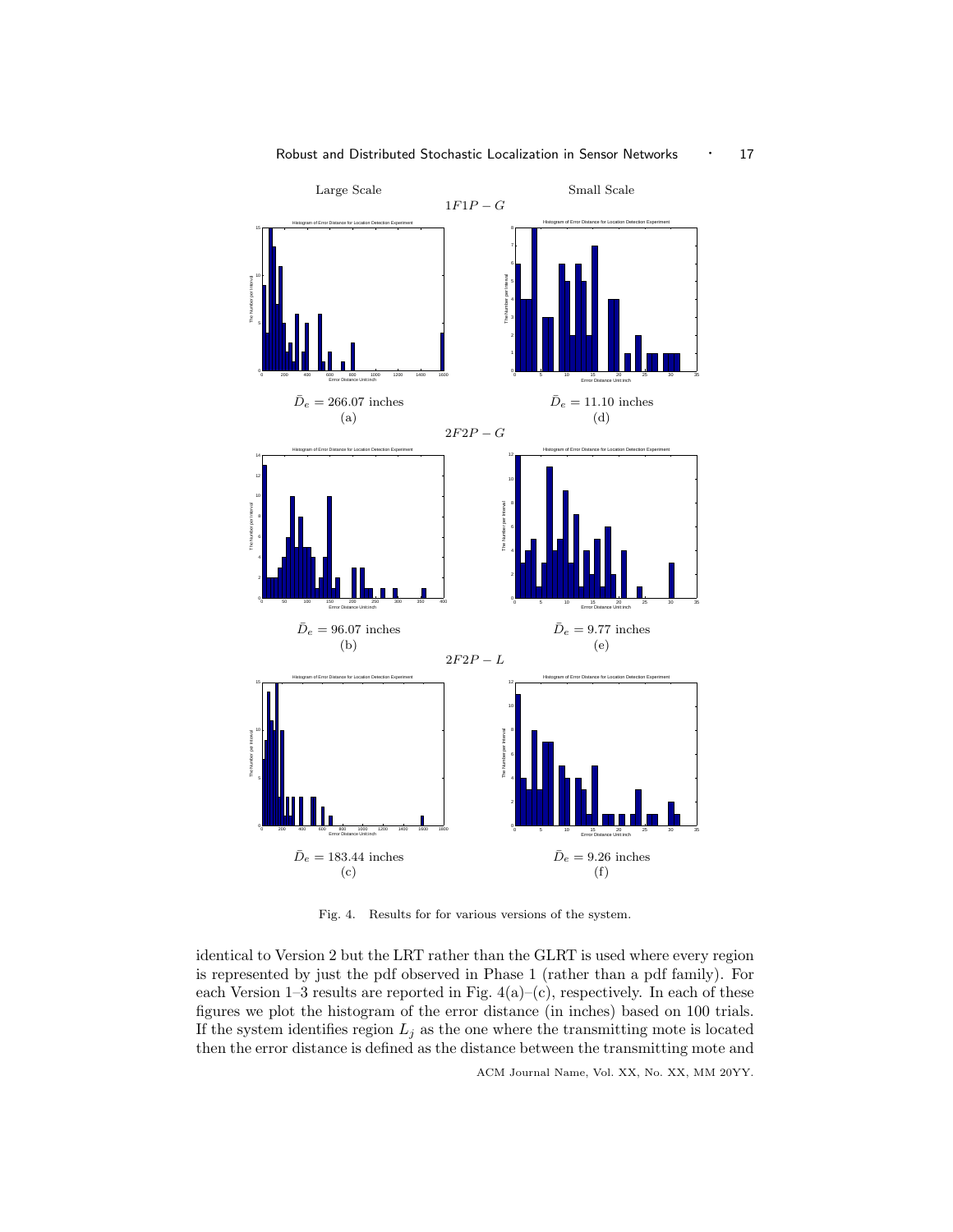$B_j$ . For each system we also report the corresponding mean error distance  $(\bar{D}_e)$ . We stress that for each trial the location of the transmitting mote is randomly selected and almost never one at which RSSI measurements have been made in Phase 1.

The results show that the  $2F2P - G$  system, which exploits frequency and power diversity, outperforms the  $1F1P - G$  system. Clearly, RSSI measurements at multiple power and frequency levels contain more information about the transmitter location. Also, the  $2F2P - G$  system outperforms the  $2F2P - L$  system which uses the standard LRT decision rule. This demonstrates that, as envisioned, the GLRT provides robustness leading to better performance. The issue with the LRT is that a single pdf can not adequately represent a relatively large region. We also note that the total coverage area was  $5258 \text{ feet}^2$ , that is, about  $87 \text{ feet}^2$  per region. With a mean error distance of  $\bar{D}_e = 8$  feet the mean area of "confusion" was  $8^2 = 64$ feet<sup>2</sup>. From these results it is evident that we were able to achieve accuracy on the same order of magnitude as the mean area of a region. That is, the system was identifying the correct or a neighboring region most of the time. Put differently, we can say that the achieved mean error distance is about the same as the radius of a region, defined as radius =  $\sqrt{\text{area}}$  (for our experiments  $\sqrt{87} = 9.3$  feet which is in fact larger than the mean error distance of 8 feet). We used a clusterhead density of 1 clusterhead per  $5258/12 = 438$  feet<sup>2</sup>. Note that our system is *not* localizing based on "proximity" to a clusterhead; one clusterhead corresponds to about 5 regions thus resulting into cost savings compared to proximity-based systems that need a higher density of observers.

An interesting question is whether the pdf families constructed during the training phase remain valid after a long period of time or need very frequent updating (which is costly). To answer this question, we performed another (smaller) set of 56 localization tests after about one year from the time we derived our pdf families. This second set of tests yielded a mean error distance of 87.32 inches for the 2F2P-G system, quite similar to the earlier tests. During this year there have been modest changes in the building with labs and conference rooms been reorganized and several faculty moving to new offices.

For comparison purposes, we also used the same testbed and the exact same tests with the stochastic triangulation method of Patwari et al. [2003]. Patwari et al. [2003] assumes that the RSSI (in db) at  $B_k$  when the mote at  $B_j$  is transmitting, say  $Y^{(k)}|B_j$ , is a random variable with a Gaussian distribution. The mean of RSSI satisfies the path loss formula  $\bar{Y}^{(k)}|B_j = Y_0 - 10n_p \log_{10}(\zeta_{kj}/\zeta_0)$ , where  $\zeta_{ij}$ is the distance between  $B_k$  and  $B_j$  and  $\zeta_0$  is a normalizing constant. From prior measurements we obtained  $n_p = 3.65$  and  $Y_0 = -48.62$  dBm for  $\zeta_0 = 3$  feet. The location estimation is obtained by maximum likelihood estimation. Applying this method and using our clusterheads in the exact same position as before resulted in a mean error distance of 341.72 inches (29 feet) which is much larger (a factor of 3.6!) than the 8 feet obtained by our method.

These results raised the question whether smaller regions can lead to better accuracy. To that end, we placed 12 motes on a table (two rows of 6 motes each). Two neighboring motes in one row (or in one column) were 6 inches apart. We defined a  $36$  inches<sup>2</sup> region around each mote and followed the exact same procedure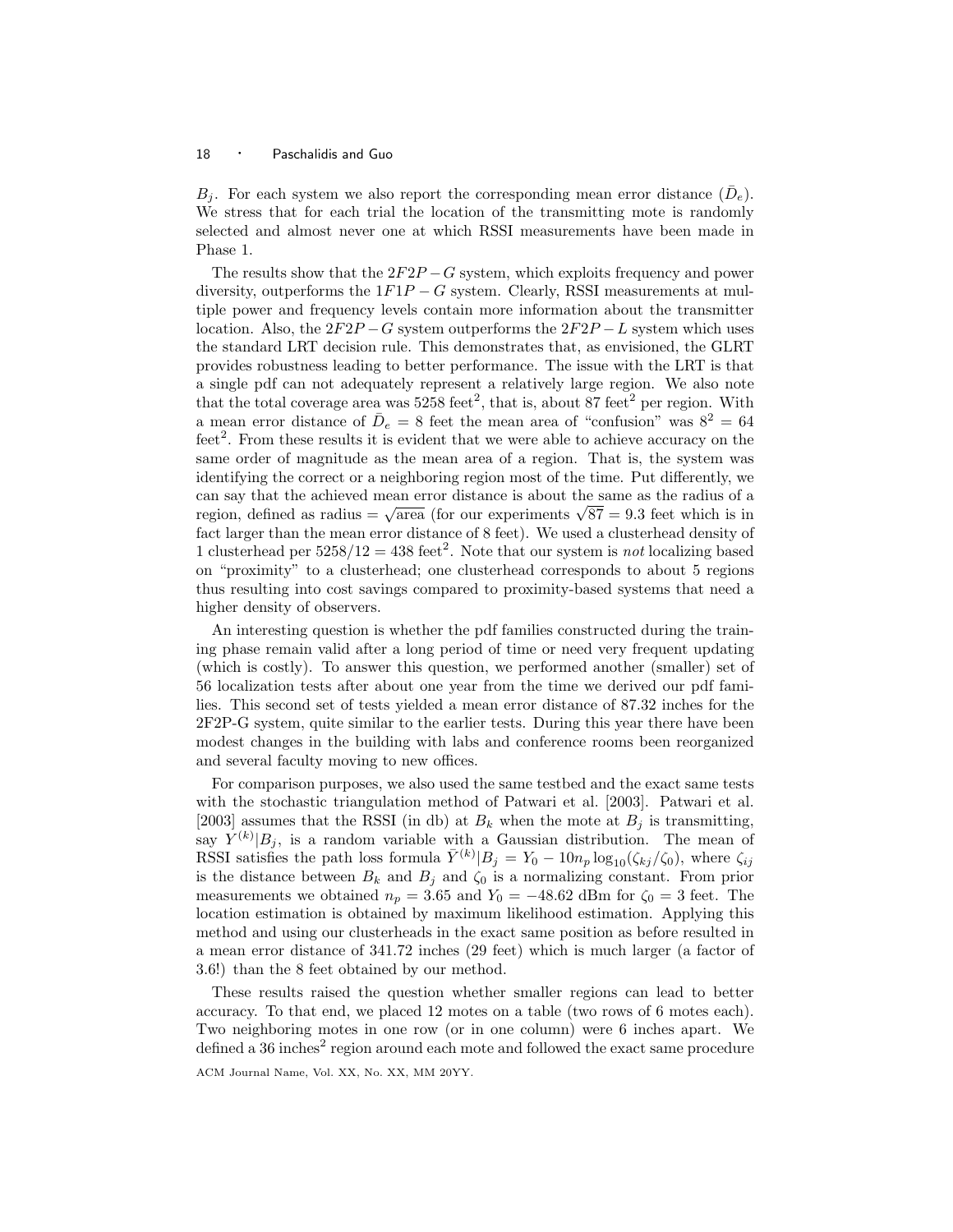as before. The results of this "small scale" localization experiment are in Fig.  $4(d)$ (f). As before frequency and power diversity improve performance. Here, however, the GLRT does not make a difference compared to LRT and this is because every trial point in the coverage area is very close to a point we have measurements from. With the LRT we can achieve a mean error distance of 9.26 inches, that is, we can again achieve an accuracy on the same order of magnitude as the mean area of a region.

# 7. CONCLUSIONS

In this paper, we presented a robust and distributed approach for locating the area (region) where sensors of a WSNET reside. We posed the problem of localization as a multiple composite hypothesis testing problem and proposed a GLRT-based decision rule. We established a necessary and sufficient condition for the GLRT to be optimal in a generalized Neyman-Pearson sense but also considered the case where such optimality conditions are not met. Developing asymptotic results on the type I and type II error exponents, we described how an optimal GLRT threshold can be obtained. We then turned to the problem of optimally placing a given number of clusterheads to minimize the probability of error. We devised a placement algorithm that provides a probabilistic guarantee on the probability of error. Furthermore, we proposed a distributed approach to implement the GLRT-based decision rule and demonstrated that this can lead to savings in the communication cost compared to a centralized approach.

We validated our approach using testbed implementations involving MICAz motes manufactured by Crossbow. Our experimental results demonstrate that the GLRT-based system provides significant robustness (and improved performance) compared to an LRT-based system such as the one in Ray et al. [2006]. Furthermore, our approach leads to significantly improved accuracy compared to a stochastic triangulation technique like the one in Patwari et al. [2003] – by a factor of 3.6 in our tests. We showed that we can achieve an accuracy on the same order of magnitude as the mean area of a region. This represents the best possible accuracy for a system which identifies the region of the mote rather than estimating the exact location. Smaller regions (and more clusterheads) lead to better accuracy but at the expense of more initial measurements (training) and higher equipment cost. This provides a rule of thumb for practical systems: define as small regions as possible given a tolerable amount of initial measurements and cost.

#### Acknowledgments

We would like to thank Binbin Li for implementing the stochastic triangulation approach which was compared to ours.

#### **REFERENCES**

- Bahl, P. and Padmanabhan, V. 2000. RADAR: An in-building RF-based user location and tracking system. In Proceedings of the IEEE INFOCOM Conference. IEEE, Tel-Aviv, Israel.
- Dembo, A. and Zeitouni, O. 1998. Large Deviations Techniques and Applications, 2nd ed. Springer-Verlag, NY.
- HOEFFDING, W. 1965. Asymptotically optimal tests for multinomial distributions. Ann. Math. Statist. 36, 369–401.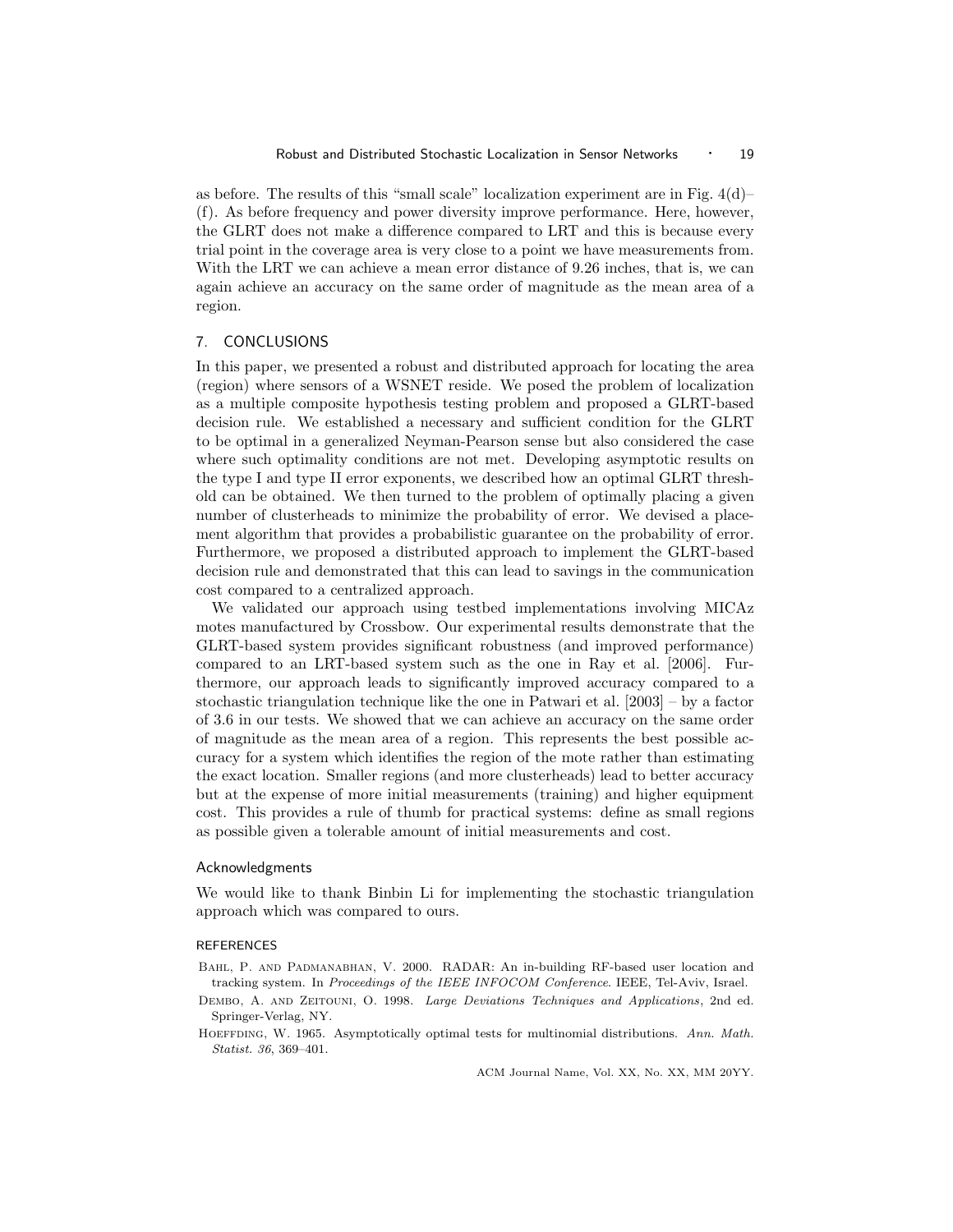- Kaemarungsi, K. and Krishnamurthy, P. 2004. Modeling of indoor positioning systems based on location fingerprinting. In Proceedings of the IEEE INFOCOM Conference.
- Lorincz, K. and Welsh, M. 2006. Motetrack: A robust, decentralized approach to rf-based location tracking. Springer Personal and Ubiquitous Computing, Special Issue on Location and Context-Awareness, 1617–4909.
- Madigan, D., Elnahrawy, E., Martin, R. P., Ju, W.-H., Krishnan, P., and Krishnakumar, A. S. 2005. Bayesian indoor positioning systems. In Proceedings of the IEEE Infocom Conference. Miami, Florida.
- PASCHALIDIS, I. C. AND GUO, D. 2007. Robust and distributed localization in sensor networks. In Proceedings of the 46th IEEE Conference on Decision and Control. New Orleans, Louisiana, 933–938.
- Patwari, N., Hero, A. O., Perkins, M., Correal, N. S., and O'Dea, R. J. 2003. Relative location estimation in wireless sensor networks. IEEE Transanctions on Signal Processing 51, 8, 2137–2148.
- RAY, S., LAI, W., AND PASCHALIDIS, I. C. 2006. Statistical location detection with sensor networks. Joint special issue IEEE/ACM Trans. Networking and IEEE Trans. Information Theory 52, 6, 2670–2683.
- Yedavalli, K., Krishnamachari, B., Ravula, S., and Srinivasan, B. 2005. Ecolocation: A sequence based technique for rf-only localization in wireless sensor networks. In The Fourth International Conference on Information Processing in Sensor Networks. Los Angeles, CA.
- Zeitouni, O., Ziv, J., and Merhav, N. 1992. When is the generalized likelihood ratio test optimal? IEEE Trans. Inform. Theory 38, 5, 1597–1602.

#### A. PROOF OF LEMMA 3.1

α

PROOF. For all  $\theta_i \in \Omega_i$  we have

$$
\begin{aligned} \mathbf{Y}^{\mathscr{S}^*}_{ijk,n}(\pmb{\theta}_j) =& \mathbf{P}_{\pmb{\theta}_j}[\mathbf{y}^{(k),n} \in \mathscr{S}^*_{ijk,n}] \\ =& \sum_{\{\mathbf{L}_{\mathbf{y}(k),n}|T_n(\mathbf{L}_{\mathbf{y}(k),n}) \subseteq \mathscr{S}^*_{ijk,n}\}} |T_n(\mathbf{L}_{\mathbf{y}^{(k),n}})| \ p_{\mathbf{Y}^{(k)}|\pmb{\theta}_j}(\mathbf{y}^{(k),n}) \\ \leq & \sum_{\{\mathbf{L}_{\mathbf{y}(k),n}|T_n(\mathbf{L}_{\mathbf{y}(k),n}) \subseteq \mathscr{S}^*_{ijk,n}\}} e^{-n[H(\mathbf{L}_{\mathbf{y}(k),n}) + D(\mathbf{L}_{\mathbf{y}(k),n} || \mathbf{P}_{\pmb{\theta}_j})]} \\ =& \sum_{\{\mathbf{L}_{\mathbf{y}(k),n}|T_n(\mathbf{L}_{\mathbf{y}(k),n}) \subseteq \mathscr{S}^*_{ijk,n}\}} e^{-nD(\mathbf{L}_{\mathbf{y}(k),n} || \mathbf{P}_{\pmb{\theta}_j})} \\ \leq & (n+1)^{|\Sigma|} e^{-n\lambda}, \end{aligned}
$$

which establishes (1). For the first inequality above note that the size of the type class of  $\mathbf{L}_{\mathbf{y}^{(k)},n}$  is upper bounded by  $e^{nH(\mathbf{L}_{\mathbf{y}^{(k)},n})}$  and that the probability of a sequence can be written in terms of the entropy and the relative entropy of its type (see Dembo and Zeitouni [1998, Chap. 2]). In the last inequality above we used the definition of  $\mathscr{S}_{ijk,n}^*$  and the fact that the set of all possible types,  $\mathscr{L}_n$ , has cardinality upper bounded by  $(n+1)^{|\Sigma|}$  (Dembo and Zeitouni [1998, Chap. 2]).

Let now  $\mathscr{S}_{ijk,n}$  be some other decision rule satisfying constraint (1), hence, for all  $\epsilon > 0$  and all large enough n

$$
\alpha_{ijk,n}^{\mathscr{S}}(\boldsymbol{\theta}_j) \le e^{-n(\lambda + \epsilon)}.
$$
\n(28)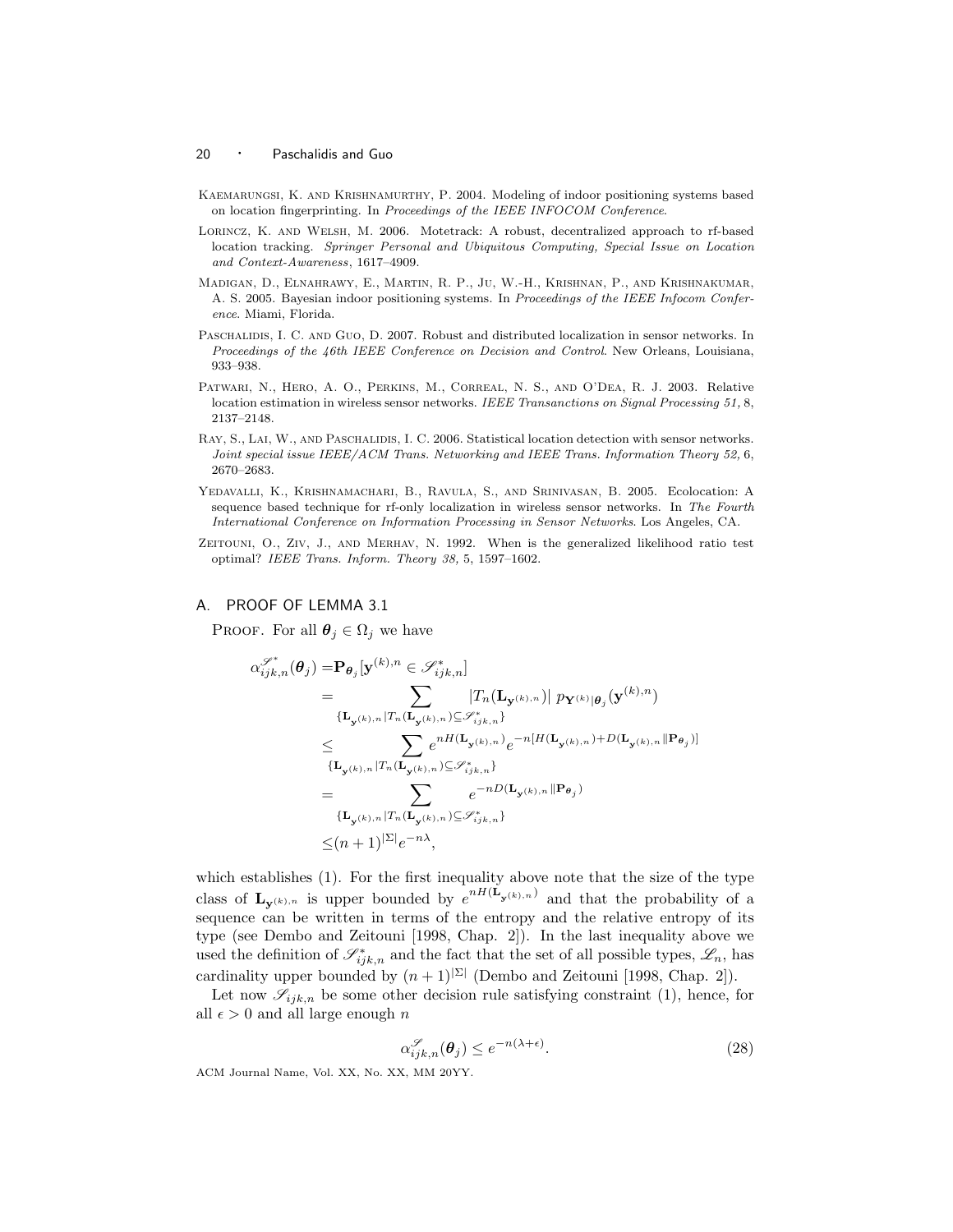# Robust and Distributed Stochastic Localization in Sensor Networks • 21

Meanwhile for all  $\epsilon > 0$ , all large enough n, and any  $\mathbf{y}^{(k),n} \in \mathscr{S}_{ijk,n}$ 

$$
\begin{aligned} \alpha^{\mathscr{S}}_{ijk,n}(\pmb{\theta}_j) &= \sum_{\{\mathbf{L}_{\mathbf{y}^{(k)},n}\mid T_n(\mathbf{L}_{\mathbf{y}^{(k)},n})\mid p_{\mathbf{Y}^{(k)}\mid \pmb{\theta}_j}(\mathbf{y}^{(k),n})} \\ &\geq \sum_{\{\mathbf{L}_{\mathbf{y}^{(k)},n}\mid T_n(\mathbf{L}_{\mathbf{y}^{(k)},n})\subseteq \mathscr{S}_{ijk,n}\}} (n+1)^{-|\Sigma|} e^{-nD(\mathbf{L}_{\mathbf{y}^{(k)},n}\parallel \mathbf{P}_{\pmb{\theta}_j})} \\ &\geq e^{-n[D(\mathbf{L}_{\mathbf{y}^{(k)},n}\parallel \mathbf{P}_{\pmb{\theta}_j})+\epsilon]}, \end{aligned}
$$

where the first inequality above uses Dembo and Zeitouni [1998, Lemma 2.1.8]. Comparing the above with (28) it follows that if  $y^{(k),n} \in \mathscr{S}_{ijk,n}$  then for all  $\theta_j$  $D(\mathbf{L}_{\mathbf{y}^{(k)},n}||\mathbf{P}_{\theta_j}) \geq \lambda$ , hence,  $\mathbf{y}^{(k),n} \in \mathscr{S}_{ijk,n}^*$  and  $\mathscr{S}_{ijk,n} \subseteq \mathscr{S}_{ijk,n}^*$ . Consequently, for all  $\theta_i$   $\beta_{ijk,n}^{\mathscr{S}}(\theta_i) \geq \beta_{ijk,n}^{\mathscr{S}^*}(\theta_i)$  which establishes that the generalized Hoeffding test maximizes the exponent of the type II error probability. We conclude that it satisfies the GNP criterion.  $\square$ 

# B. PROOF OF THEOREM 3.2

PROOF. We first show that  $\mathscr{S}_{ijk,n}^{GLRT} \subseteq \mathscr{S}_{ijk,n}^*$ . For  $\mathbf{y}^{(k),n} \in \mathscr{S}_{ijk,n}^{GLRT}$ 

$$
\lambda \leq \frac{1}{n} \log \sup_{\theta_i} p_{\mathbf{Y}^{(k)}|\theta_i}(\mathbf{y}^{(k),n}) - \frac{1}{n} \log \sup_{\theta_j} p_{\mathbf{Y}^{(k)}|\theta_j}(\mathbf{y}^{(k),n})
$$
  
\n
$$
= \sup_{\theta_i} [-H(\mathbf{L}_{\mathbf{y}^{(k)},n}) - D(\mathbf{L}_{\mathbf{y}^{(k)},n}||\mathbf{P}_{\theta_i})]
$$
  
\n
$$
- \sup_{\theta_j} [-H(\mathbf{L}_{\mathbf{y}^{(k)},n}) - D(\mathbf{L}_{\mathbf{y}^{(k)},n}||\mathbf{P}_{\theta_j})]
$$
  
\n
$$
= - \inf_{\theta_i} D(\mathbf{L}_{\mathbf{y}^{(k)},n}||\mathbf{P}_{\theta_i}) + \inf_{\theta_j} D(\mathbf{L}_{\mathbf{y}^{(k)},n}||\mathbf{P}_{\theta_j})
$$
  
\n
$$
\leq \inf_{\theta_j} D(\mathbf{L}_{\mathbf{y}^{(k)},n}||\mathbf{P}_{\theta_j}),
$$
\n(29)

which implies that  $\mathbf{y}_{(k),n}^{(k),n} \in \mathscr{S}_{ijk,n}^*$ . It follows that  $\alpha_{ijk,n}^{GLRT}(\theta_j) \leq \alpha_{ijk,n}^{\mathscr{S}^*}(\theta_j)$  which establishes that the GLRT satisfies (1) and (4) due to Lemma 3.1.

For the type II error probability we have

$$
\beta_{ijk,n}^{GLRT}(\theta_i) = \mathbf{P}_{\theta_i}[\mathbf{y}^{(k),n} \notin \mathcal{S}_{ijk,n}^{GLRT}]
$$
  
=  $\mathbf{P}_{\theta_i}[\mathbf{y}^{(k),n} \notin \mathcal{S}_{ijk,n}^*] + \mathbf{P}_{\theta_i}[\mathbf{y}^{(k),n} \in \mathcal{S}_{ijk,n}^* \cap \overline{\mathcal{S}_{ijk,n}^{GLRT}}],$  (30)

where  $\overline{\mathscr{S}_{ijk,n}^{GLRT}}$  denotes the complement of  $\mathscr{S}_{ijk,n}^{GLRT}$ . Now, if  $\mathbf{y}^{(k),n} \in \overline{\mathscr{S}_{ijk,n}^{GLRT}}$  then due to (29)

$$
\lambda > \frac{1}{n} \log \sup_{\theta_i} p_{\mathbf{Y}^{(k)}|\theta_i}(\mathbf{y}^{(k),n}) - \frac{1}{n} \log \sup_{\theta_j} p_{\mathbf{Y}^{(k)}|\theta_j}(\mathbf{y}^{(k),n})
$$
  
= 
$$
\inf_{\theta_j} D(\mathbf{L}_{\mathbf{y}^{(k)},n} \|\mathbf{P}_{\theta_j}) - \inf_{\theta_i} D(\mathbf{L}_{\mathbf{y}^{(k)},n} \|\mathbf{P}_{\theta_i}),
$$

and if  $\mathbf{y}^{(k),n} \in \mathscr{S}_{ijk,n}^*$  then  $\lambda \leq \inf_{\theta_j} D(\mathbf{L}_{\mathbf{y}^{(k)},n} \|\mathbf{P}_{\theta_j})$ , which implies that if  $\mathbf{y}^{(k),n} \in$ ACM Journal Name, Vol. XX, No. XX, MM 20YY.